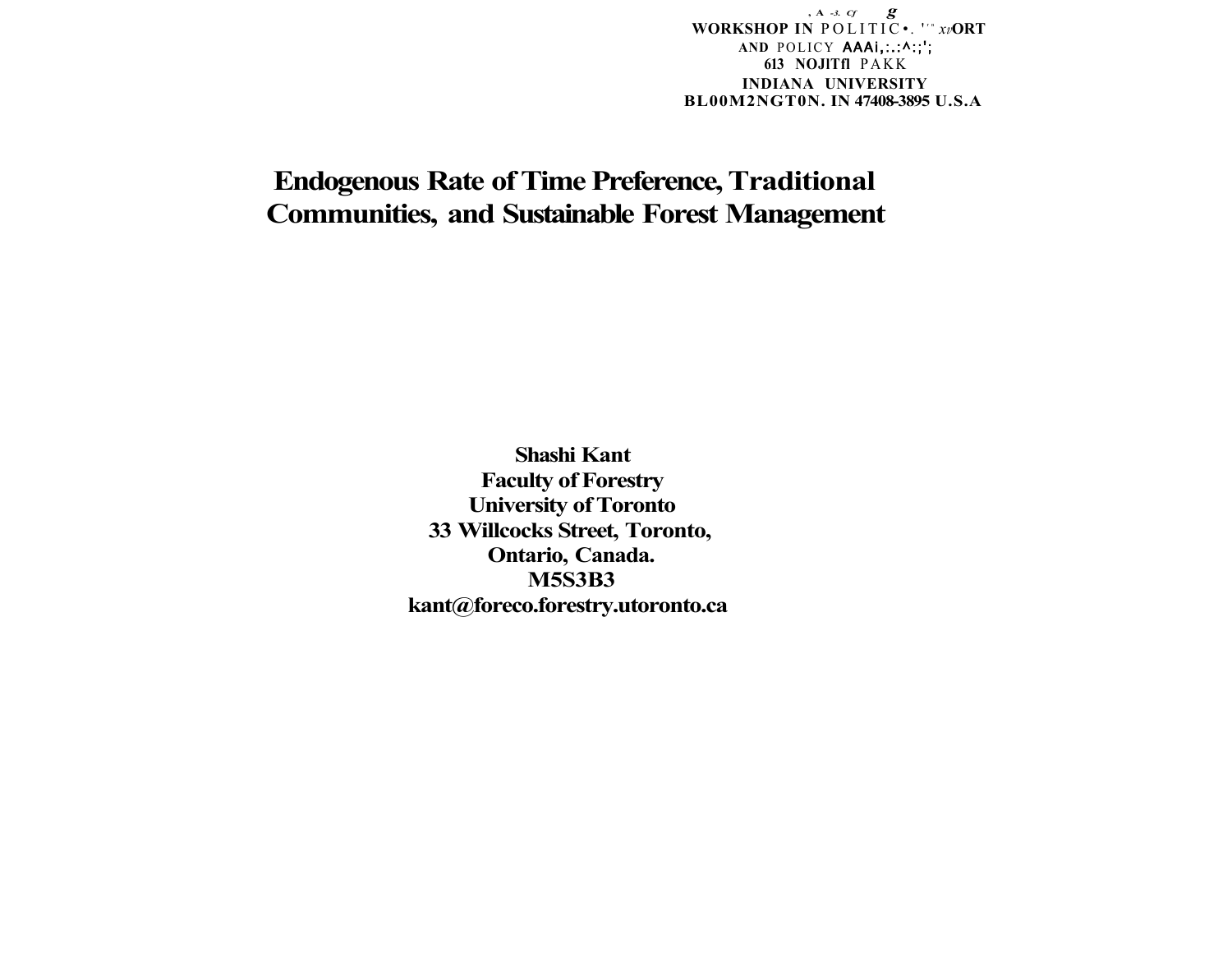# **Endogenous Rate of Time Preference, Traditional Communities, and Sustainable Forest Management**

**Abstract:** It is argued that realisation of the difference between natural forests and commercial plantations, and natural capital and human-made capital will suggest the treatment of the rate of time preference as an endogenous factor. A full understanding of the framework of determinants of the rate of time preference will demonstrate that the common understanding of economists that poor people have a high rate of time preference will not withstand the contextual test of forest use by traditional communities. The nature of forest returns, their role in economic and other necessities, specific risk attributes of forest returns, and personal factors examined in the context of forests indicate a lower rate of time preference for returns from forests among traditional communities when compared to returns from forests for industrialized communities. Due to a long time horizon of forest management decisions, the rate of time preference should be treated as a decreasing function of time instead of a constant rate of time preference. The endogenous rate of time preference will have many impacts on sustainable forest management decisions such as forest rotation becoming sensitive to the values of user group, forest management decisions in developing countries becoming independent, to some extent, of international forces, and traditional management systems, based on a low rate of time preference, providing many inputs for designing sustainable forest management practices.

Key **Words:** Agricultural communities, Industrialized communities, Rate of time preference, Socio-economic conditions, Traditional communities.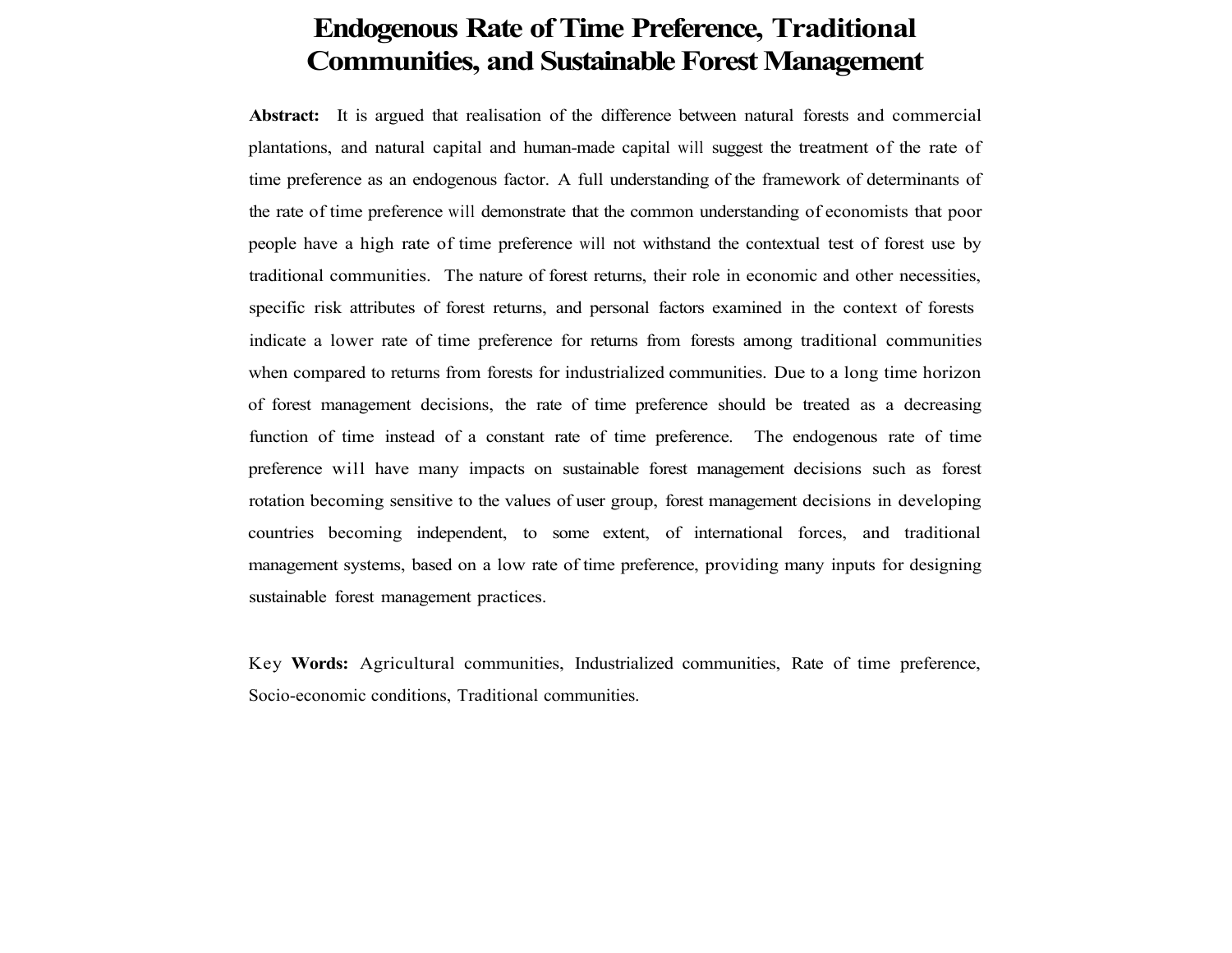# **Endogenous Rate of Time Preference, Traditional Communities, and Sustainable Forest Management**

### **Introduction**

Policy makers and forestry professionals have responded to large-scale deforestation and environmental concerns by suggesting sustainable forest management (SFM) practices in place of timber management. SFM requires management of forests for ecological, economic, social, and cultural values for present as well as future generations. In developing economies, such as China, India, and Nepal, governments have also responded to these concerns by a shift in management regimes from state or private to community or joint (between community and state) regimes. To effectively address the research questions related to SFM, various issues including linkages between the social, economic, cultural, and ecological systems need to be examined. The rate of time preference is one of the most important economic parameters related to forest management decisions. In this paper, issues related to the endogenous rate of time preference of traditional communities and its implications for SFM are addressed. The paper establishes a relationship between the economic parameter (rate of time preference), social, economic, and cultural values of traditional communities, and SFM.

In the economic analysis of forest resources, future returns are brought to the present by discounting. In a world of perfect certainty and zero inflation, discounting is done at the rate of pure time preference. Fisher (1930, pp. 104-106) postulated that under conditions of a prefect capital market, the rate of time preference would be, at the margin, exactly equal to the real rate of interest. As natural resources are of social value, the appropriate rate of discount for them is the "social rate" of discount (Lind 1982). Hence, the choice of a social rate of discount has been the focus of much forestry literature (Harou 1985, Price 1988). The main emphasis of these discussions has been on the economic viability of financial investments in forestry projects. These discussions have treated the rate of time preference as an exogenous factor determined by the productivity of human-made capital, and have ignored three issues: (i) the distinction between natural forests and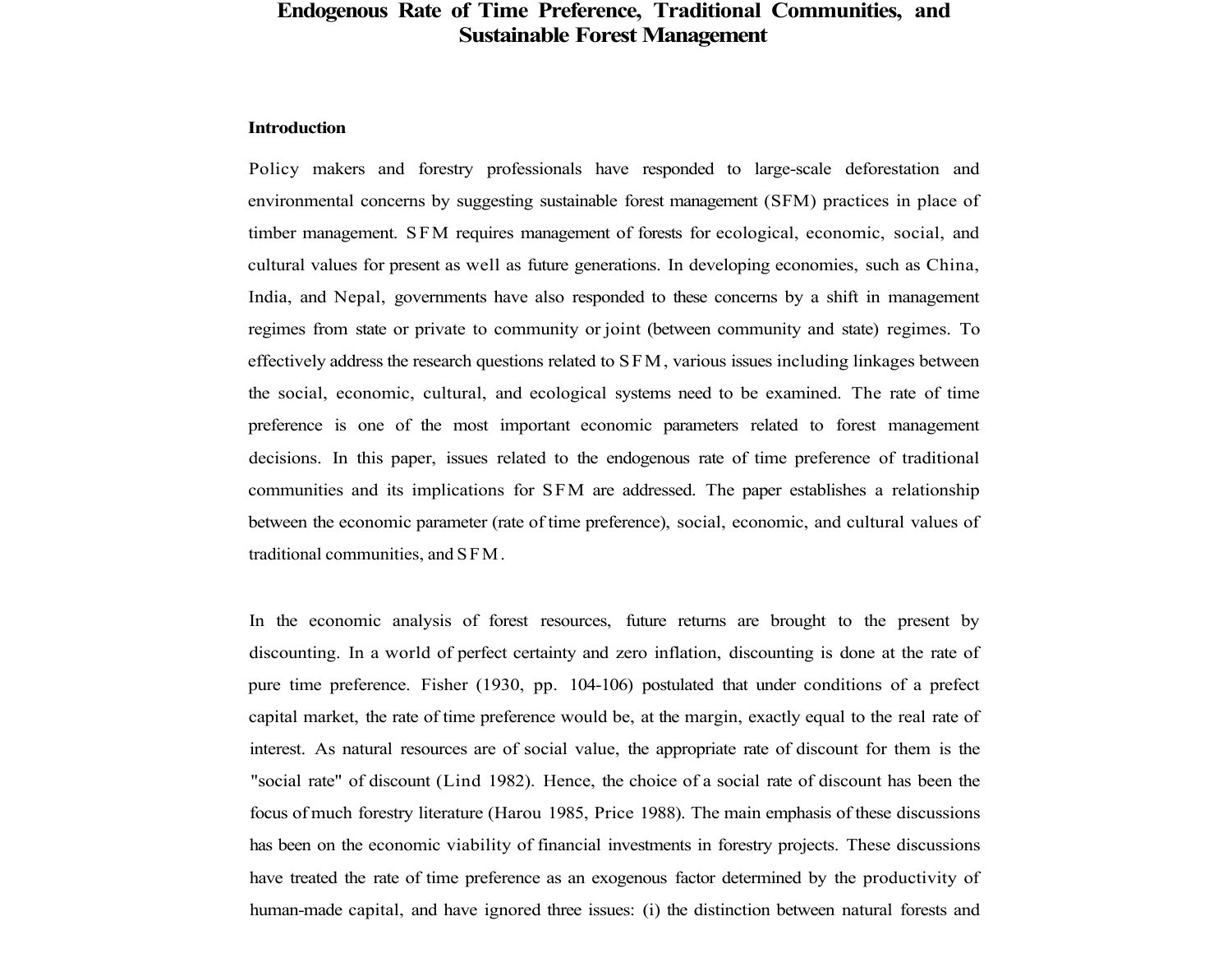commercial plantations; (ii) the distinction between human-made capital and natural capital; and (iii) the endogenous nature of the rate of time preference.

Non-recognition of these three issues and treatment of the rate of time preference as an exogenous factor led forest planners and managers to prescribe uniform forest management approaches across user groups, irrespective of the role of forests in the economic, social, and cultural necessities of user groups. At the same time, economists argued that poor people have a high rate of time preference, and, therefore, are responsible for deforestation. This argument is one of the main factors leading to the exclusion of local people from forest management But traditional communities throughout the world, have demonstrated their low rate of time preference to returns from forests through a low consumption rate and intergeneration equity based forest management practices. Hence, it is necessary that people's rate of time preference for forests should be examined in the right context, and that sustainable forest management practices should be designed on the basis of the endogenous rate of time preference of the user group. In this paper, we extend the discussion on the determinants of the endogenous rate of time preference, and argue that an individual's rate of time preference for a particular object, such as returns from forests, will depend upon the role of the object in his/her economic necessities. Hence, an individual may not have the same rate of time preference for all objects in his/her utility bundle. We demonstrate that, when examined in the right framework, traditional communities' low rate of time preference for returns from forests is evident. Hence, economists' argument that poor people have a high rate of time preference does not withstand the contextual test.

First, we demonstrate that an understanding of the distinction between natural forests and commercial plantations, and natural capital and human-made capital contributes to the argument of treating the rate of time preference as an endogenous factor. Second, we review the economic literature on rate of time preference, specifically on the endogenous rate of time preference, and argue for refining the framework of determinants of the endogenous rate of time preference. Third, using the refined framework, we demonstrate that traditional communities have a low rate of time preference for returns from forests. Fourth, we illustrate various features of indigenous forest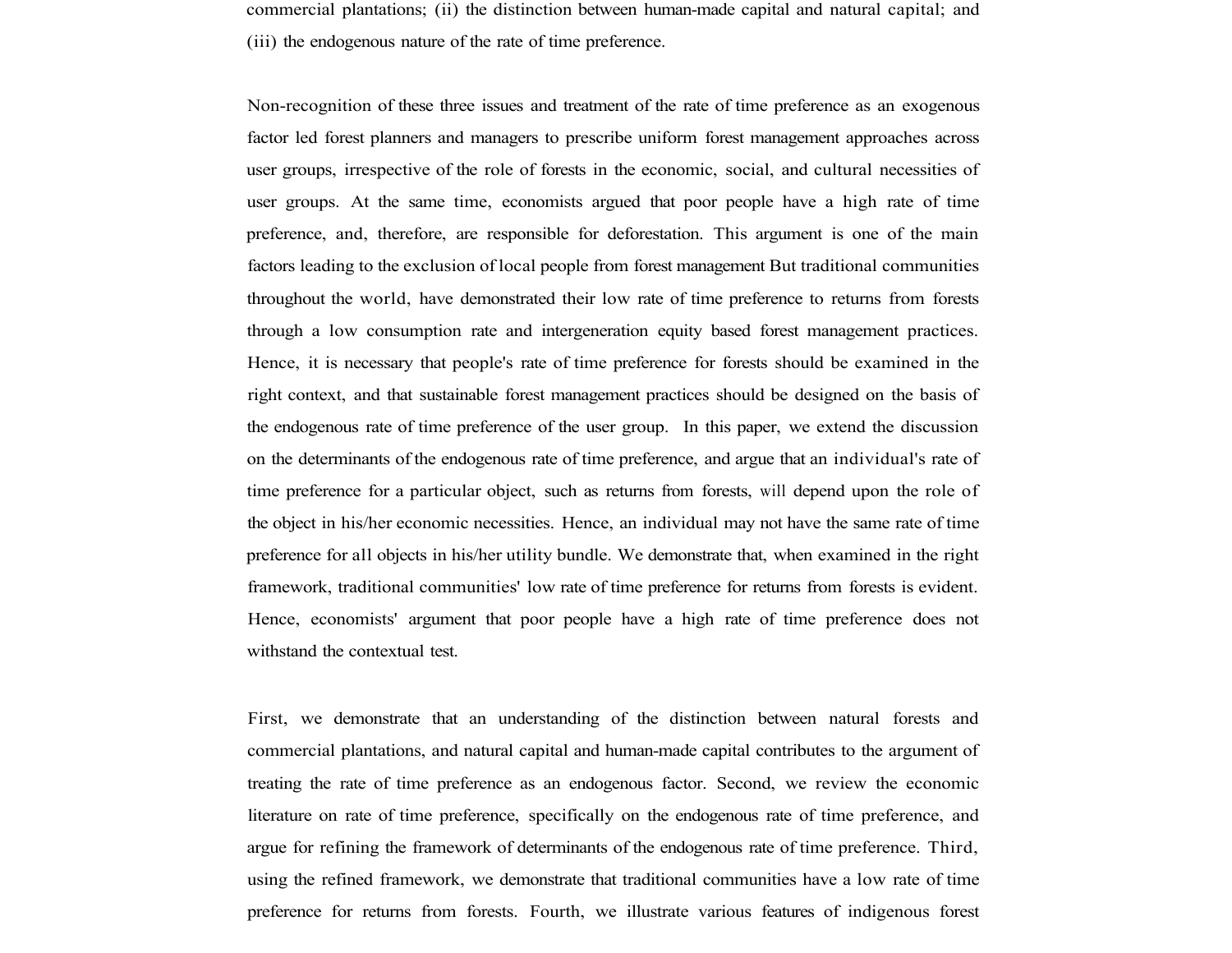management systems of traditional communities that provide indirect evidence in support of the low rate of time preference of these communities for forest resources. Finally, we present some policy suggestions for sustainable forest management.

#### **Natural forests and commercial plantations, and natural capital and human-made capital**

Commercial plantations are, normally, plantations of a single fast growing species and produce timber only. These plantations are intensively managed to get quick returns. The production process of these plantations, specifically in tropical countries, involves a shorter period (10 to 20 years) as well as high labour and capital inputs. The main objective behind these plantations is commercial, and are raised to supply raw material for forest based industries. Hence, the production process of commercial plantations is similar to an industrial production process. It seems, therefore, appropriate to use standard practices of discounting for these plantations'. However, the production process of natural forests involves a very long time (in the range of 60 to 150 years or more) with very small amounts of labour and capital input<sup>2</sup>. The natural forest also provides many other products, known as non-timber forest products (NTFPs), in addition to timber, to the nearby communities<sup>3</sup>. Many of these NTFPs are available continuously over the entire period of rotation while timber is available only at the end of rotation. The composition of returns from forests will depend upon forest types, but all products provided by natural forests may not be of value to the user group. Hence, the composition of returns, to be considered for the evaluation of forest management decisions, from forests will vary with the social, economic, and cultural values of the user group<sup>4</sup>. Hence, for natural forests, the use of standard practices of discounting will not be appropriate. An appropriate rate of discount for natural forest should account for the composition and nature of returns from the forest and social, economic, and cultural conditions of the user group.

Similarly, in the discussions of discount rate, no distinction is made between natural and humanmade capital; an implicit, but fundamental, assumption is that human-made capital and natural capital are prefect substitutes. Costanza and Daly (1992) point out that: i) human-made capital is derived from natural capital; and, ii) if both capitals are perfect substitutes, why develop human-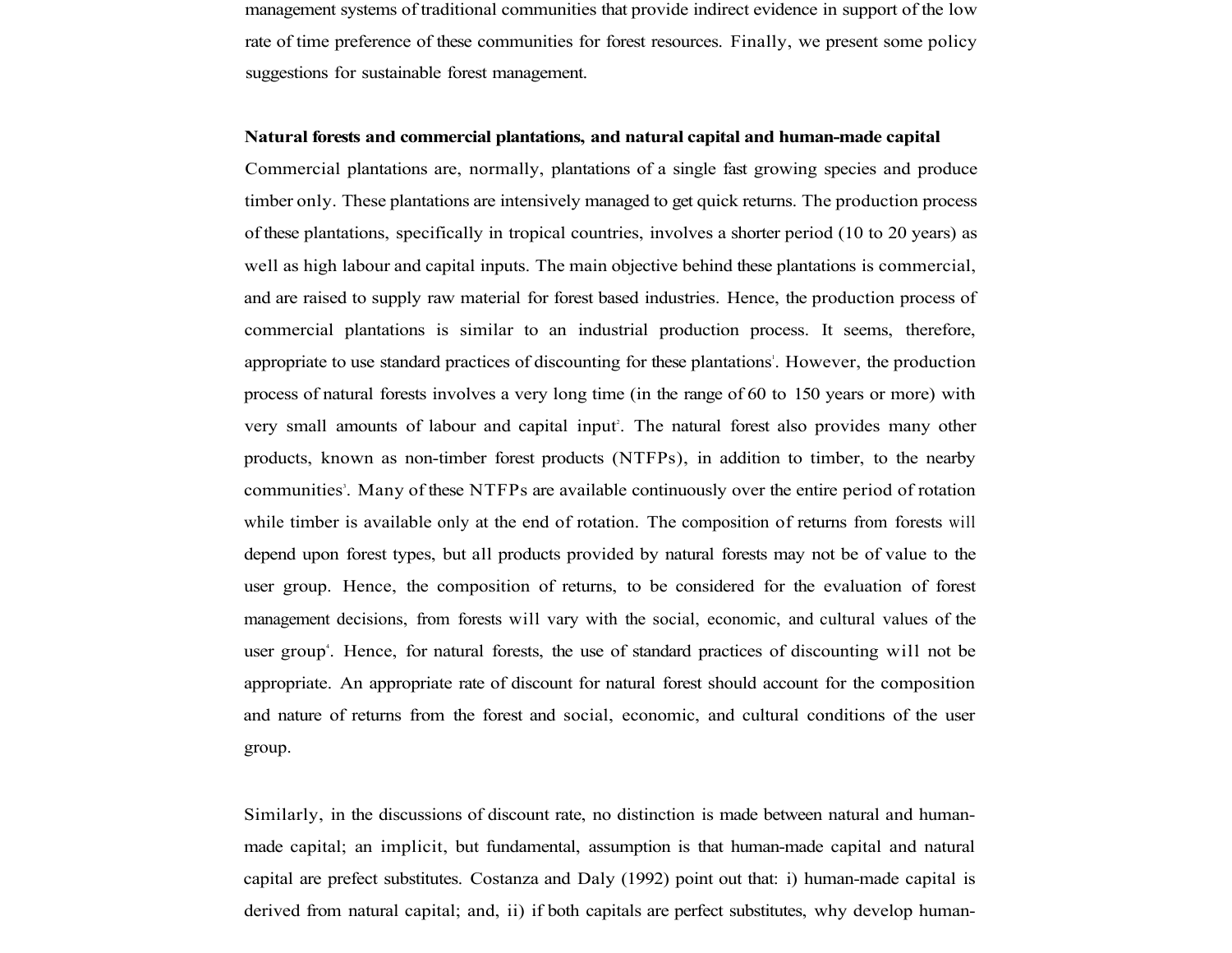made capital. In fact, human-made capital and natural capital are complementary and not substitutes for each other. The realisation of complementarity will indicate that the rate of interest earned on human-made capital cannot be an appropriate measure for discounting natural capital<sup>5</sup>. Hence, the actual rate of time preference of the user group of the resource will be an appropriate discounting rate for determining the present value of returns from natural forests<sup>6</sup>.

#### **Economic literature and the rate of time preference**

Rates of time preference are almost taken as exogenous, at least since Samueleon's (1937) discounted utility model, despite the fact that endogenous nature has been recognised in the economic literature. Classical economists recognised that people are not equally patient, and that patience seems to be associated with income and development. Bohm-Bawerk (1914, pp. 394) observed " the intensity of the preference (for present gratification) varies widely from person to person, as is attested by that famous scale which ranges from the American Indian who will sell the ancestaral hunting grounds for a dram of firewater to the sober, provident and educated scion of Europe's cultured peoples". Bohm-Bawerk (1891, p.257) also recognised that impatience would "manifest in extremely different degrees in different individuals, and even in the same individual at different times". Similar elements of the endogenous nature of rate of time preference are observed in the writings of Jevons (1931). Fisher (1930, p.81) suggested six personal factors (foresight, selfcontrol, habit, expectation of life, concern for the lives of others, and fashion) in addition to the size, time shape, composition, and degree of risk of the income stream as determinants of an individual's rate of time preference, but emphasized the contribution of income (Fisher 1930, p.72): "Poverty bears down heavily on all portions of a man's expected life. But it increases the want for immediate income even more than it increases the want for future income." Fisher (1930, p.81) also argued: "In the case of primitive races, children, and other uninstructed groups in society, the future is seldom considered in its true proportions." Becker and Mulligan (1997) argue for the endogenous nature of time preference, and distinguish between an endowed discount factor and an actual discount factor affected by such resources as schooling, news paper reading, and time spent with old-age people, put into improving one's ability to imagine the future. Hence, Becker and Mulligan attempted to explain the variation of the rate of time preference among members of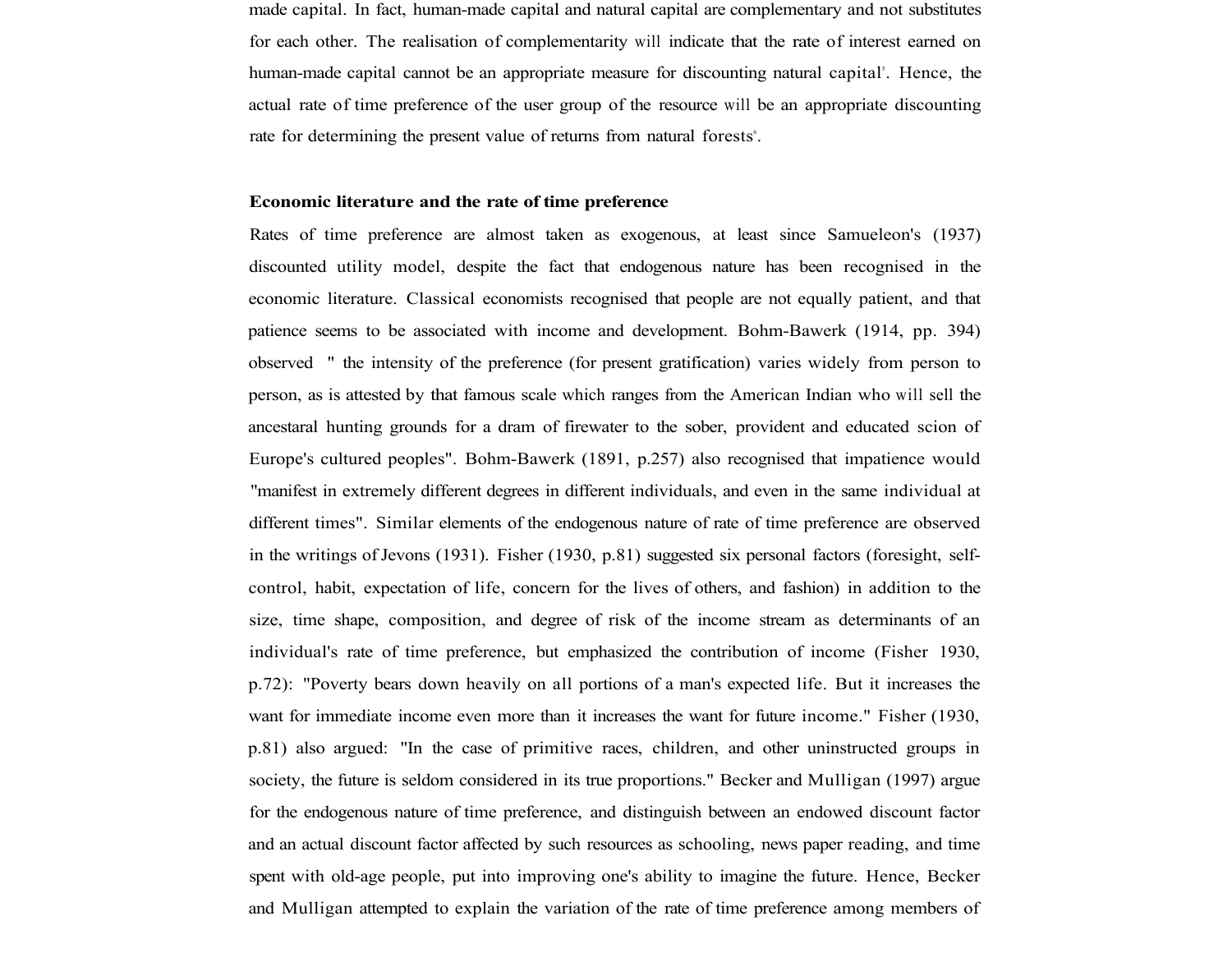industrialized western society.

Another dimension of discussion has been the relationship between the rate of time preference and that of economic development. Fisher's (1930) conjecture was that, at the early stage of economic development, a nation often exhibits a low-saving rate preferring instead current consumption, which might reflect a high rate of time preference for the nation. On the contrary, Uzawa (1968) argues that the rate of time preference rises as the consumer's consumption level increases. Fukao and Hamada (1991) argue that as a nation accumulates wealth, the time preference rate declines to a certain point and increases thereafter. A departure from conventional thinking is offered by Oberhofer (1989) who suggested the concept of the cultural discount rate (CDR), and argues that the earlier a society is in its development and the stronger its command over its entire environment, both absolutely and relatively, the more likely it is to discount its future using a low cultural discount rate. Oberhofer (1989) demonstrates that in recent decades in the United States the increase in the CDR is evident as a result of the United States' willingness to incur substantial increases in debt, to let indebtness to foreigners grow, to abandon the saving ethic, and to live with lagging worker productivity.

The economic theory of a rational and consistent choice also suggests that an individual's time preference should be constant' across situations as well as for different time horizons', otherwise it will result in dynamic inconsistency<sup>o</sup>. However, empirical research shows that rate of time preference depends on the magnitude and the sign of reward and on the time horizon (Loewenstein and Thaler 1989, Thaler 1981).

Hence, the endogenous nature of the rate of time preference has been both recognised in the economic literature and empirically observed, but discussions relating to forest management and planning have totally ignored it. The common understanding of economists is that poor people have a high rate of time preference when compared to rich people; this understanding is based on an incomplete framework of the determinants of rate of time preference. Three missing features of this framework are: (i) an individual may have different rates of time preference for different objects of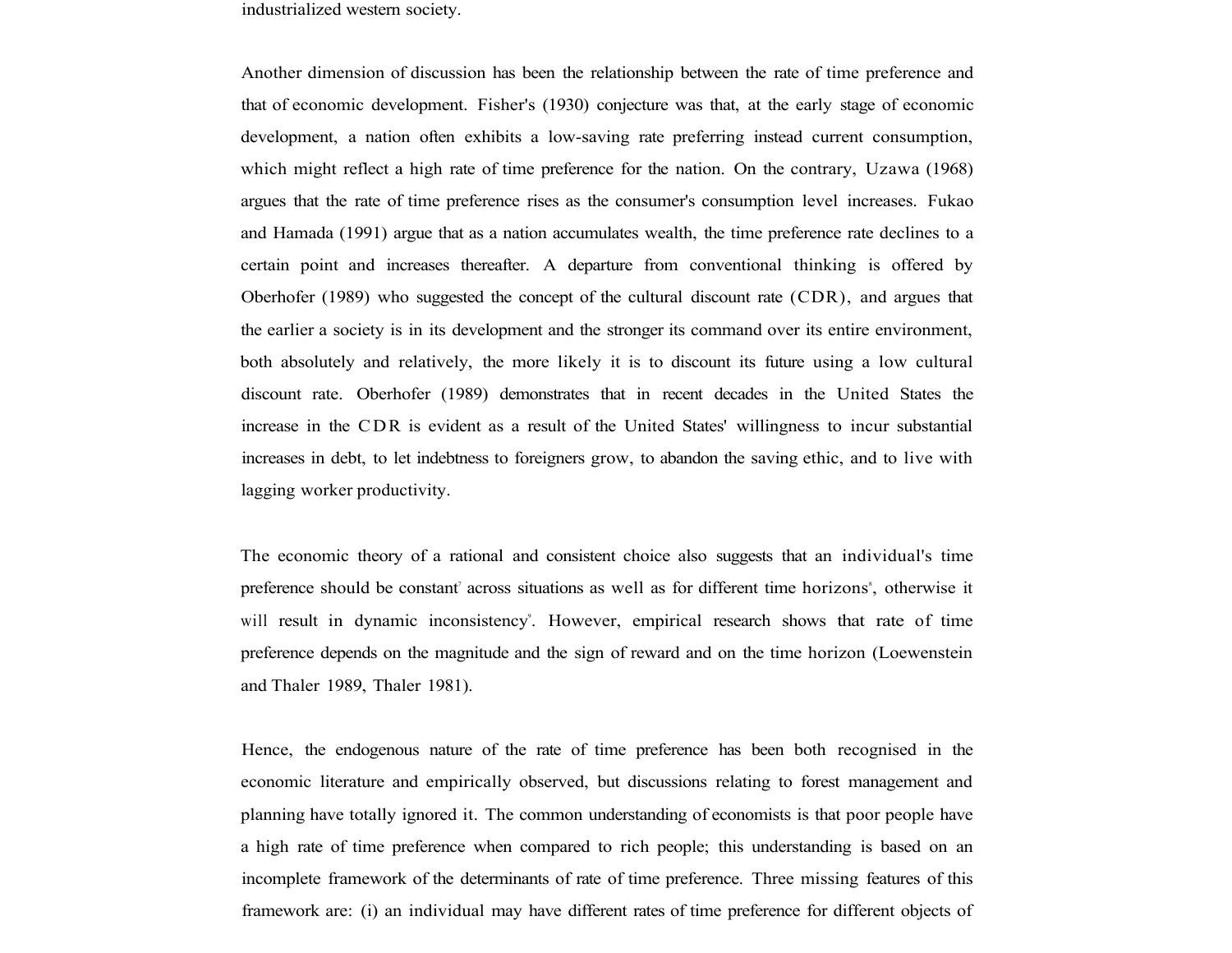his/her utility bundle; (ii) the rate of time preference for an object will depend upon the role of the object in the economic and other necessities of the individual; and (iii) the influence of individual's personal factors on the rate of time preference will be object and context specific.

The utility bundle of an individual may comprise objects with diverse features, such as private and public goods, resources that provide single-period and multi-periods returns, and goods from privately managed resources and community management resources. An individual may derive different types of utility from each object. Some of the goods of a utility bundle may be substitutes while others may be complementary. Some goods may be essential while others may be luxury goods. Some goods may be important for immediate consumption while others may be for future consumption. Hence, rates of time preference for different objects of the utility bundle need not to be the same. Similarly, the rate of time preference for the returns from forests will not only depend upon the features of a total income stream and personal factors, but will also depend upon the type of role played by the forest in the economic necessities of the community. In addition, even the influence of personal factors has to be examined in the context of the relationship between forests and individuals. Keeping these facts in view, we examine the rates of time preference of traditional communities vis-a-vis those of industrialized communities for forest resources.

#### **Traditional communities and their rate of time preference**

In the light of the arguments mentioned above, we divide the determinants of the rate of time preference for returns from forests into three broad categories: (i) individual necessities and forest resources; (ii) forest resources and personal factors; and (iii) a time horizon of returns from forests.

#### **Individual's necessities and forest resources**

The two important issues of necessities are an individual's priorities for life and the risk factors involved in meeting those priorities. The role of returns from forests is discussed for these two issues separately.

#### **Individual's priorities and returns from forests**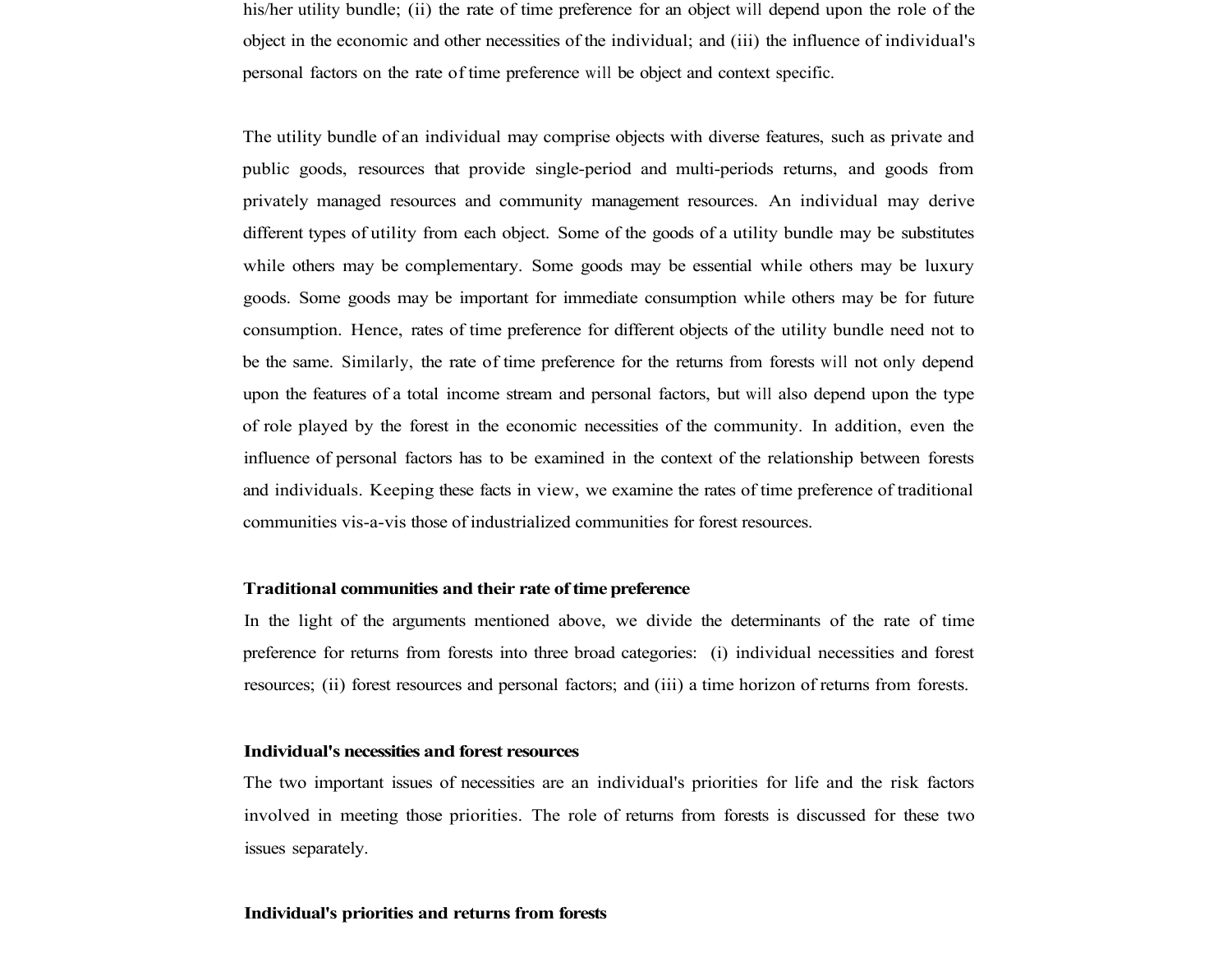The common economic argument that poor people have a high rate of time preference neglects the fact that poor people's priorities include much more than just income and consumption. Chambers et al., (1989, p. 13) suggest that poor people have a hierarchy of three priorities: survival (based on stable subsistence); security (based on assets and rights); and self- respect (based on independence and choice). These priorities have links with income but are additional and different from it. One dimension of survival and subsistence is adequate and stable flows of income and consumption throughout the year.

In economic terms, traditional communities depend upon the forest not only for timber products but also for non-timber forest products (NTFPs), such as fruits, flowers, roots, and leaves. In many traditional communities, returns from non-timber forest products represent a substantial part of the total income of these societies (Kant 1996, Kant et al. 19%). The specific feature of these returns is that timber products are obtained only at the rotation period while NTFPs are available almost continuously. Industrialised communities depend on forests mainly for timber products, and nontimber returns to these societies are in the form of recreational services, which are enjoyed occasionally. Hence, returns from the forest to traditional communities are significant, continuous, and provide a stable flow of income and consumption items<sup>10</sup>. Returns from forests to industrialised communities are not significant, mainly one time, and are of luxury nature.

Rates of time preference for a one-time return and a sequence of returns can be quite different. The work on time preference has been mainly focused on the one time return. As soon as an intertemporal trade-off is embedded in the context of two alternative sequences of outcomes, the psychological perspective, or "frame" shifts, and individuals become more far sighted, usually wishing to postpone the better outcome to the end (Loewenstein and Prelec 1991). Loewenstein and Sicherman (1991) found that a majority of museum visitors prefer increasing wage profiles over those that are flat or decline over time (holding total value constant). Varey and Kahneman (1990) find that subjects strongly preferred brief sequences of decreasing discomfort, even at the cost of experiencing overall greater discomfort, while Ross and Simonson (1990) showed that people prefer sequences that end on a good note. Hence, due to the continuous nature and significant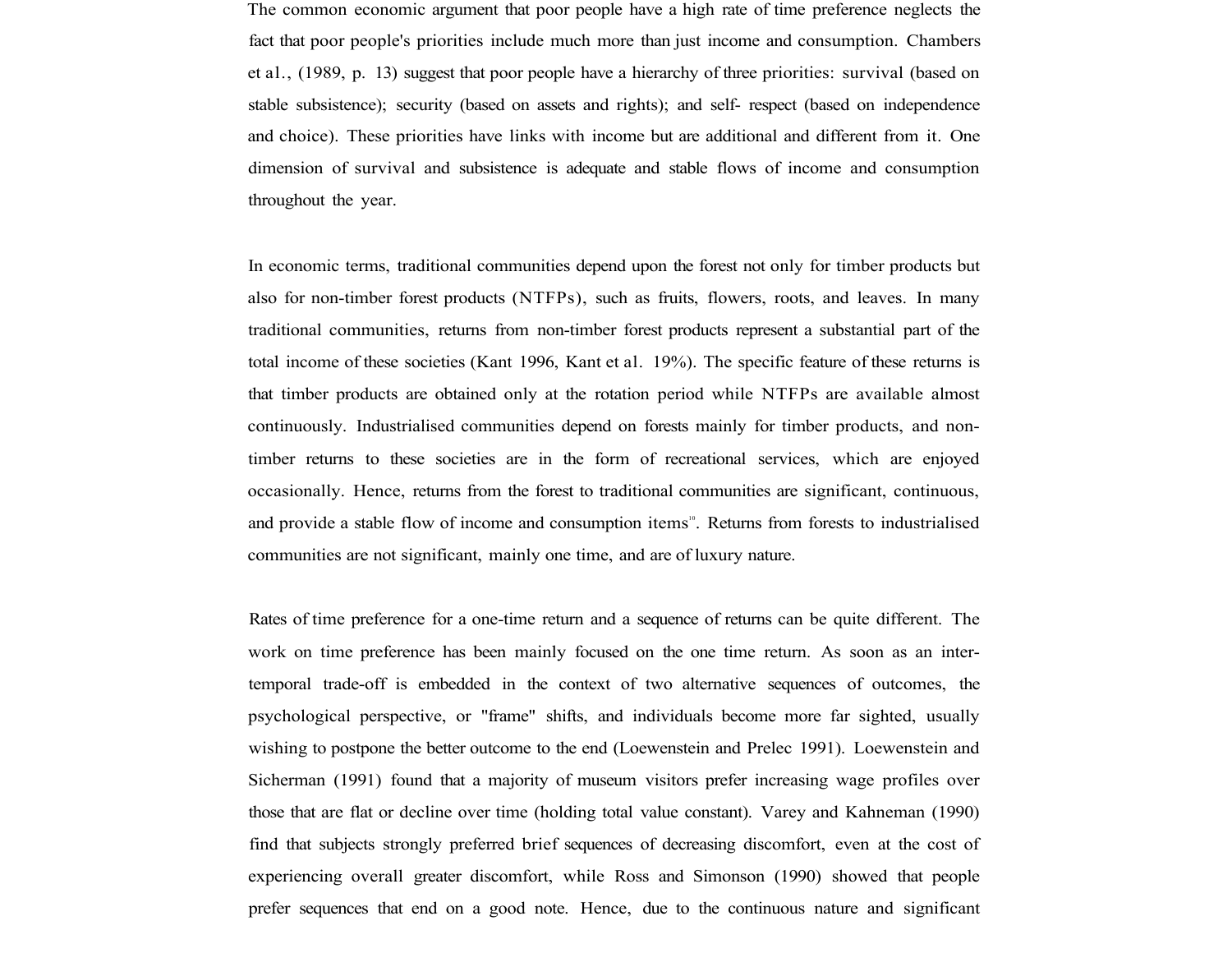contribution of returns from forests to traditional communities, the argument of a high rate of time preference due to the low income of members of these communities will not hold. The top priority of these communities is survival and subsistence, and, in achieving this priority, stable and continuous flow of returns from the forest play an important role. Hence, the attitude of these communities towards the forests will be similar to the attitude of the groups studied by Loewenstein and Prelec, 1991; Loewenstein and Sicherman, 1991; Varey and Kahneman, 1990; and Ross and Simonson, 1990. Even if total income of traditional communities is very low when compared to that of industrial communities, the rate of time preference of traditional communities for returns from the forest will be low when compared to that of industrialized communities. In addition to economic returns, many traditional communities also depend on forests for religious and spiritual values, and these are derived from the non-destruction and conservation of forests. In such communities, the rate of time preference for economic returns from forests will be further reduced, and, in some cases, may become zero or even positive.

## **Risk factors**

Traditional communities are known to hedge themselves against natural calamities and other risk factors through the use of ecologically diversified production systems, resource-regulating local institutions, dense and complex economic and social networks, and location-specific environmental knowledge (Kibreab, 1997). Hence, in general, the risk component in the rate of time preference of traditional communities will normally be lower compared when compared to that of industrialized communities that are characterized by the absence of social networks, market economies, specialization, and individualistic behaviour.

With reference to specific returns, risk and the rate of return on public investments draws upon the literature of modern finance, primarily the capital asset pricing model (CAPM) (Lind 1982, p.59). According to the CAPM model, the riskiness of an asset depends on how the asset affects the variability of a total portfolio. This variability will, in general, depend both on the variance of the return of the asset and on the covariance of its return with the return to the total portfolio. Under the idealized conditions specified in the CAPM , the expected risk-adjusted rate of return on a stock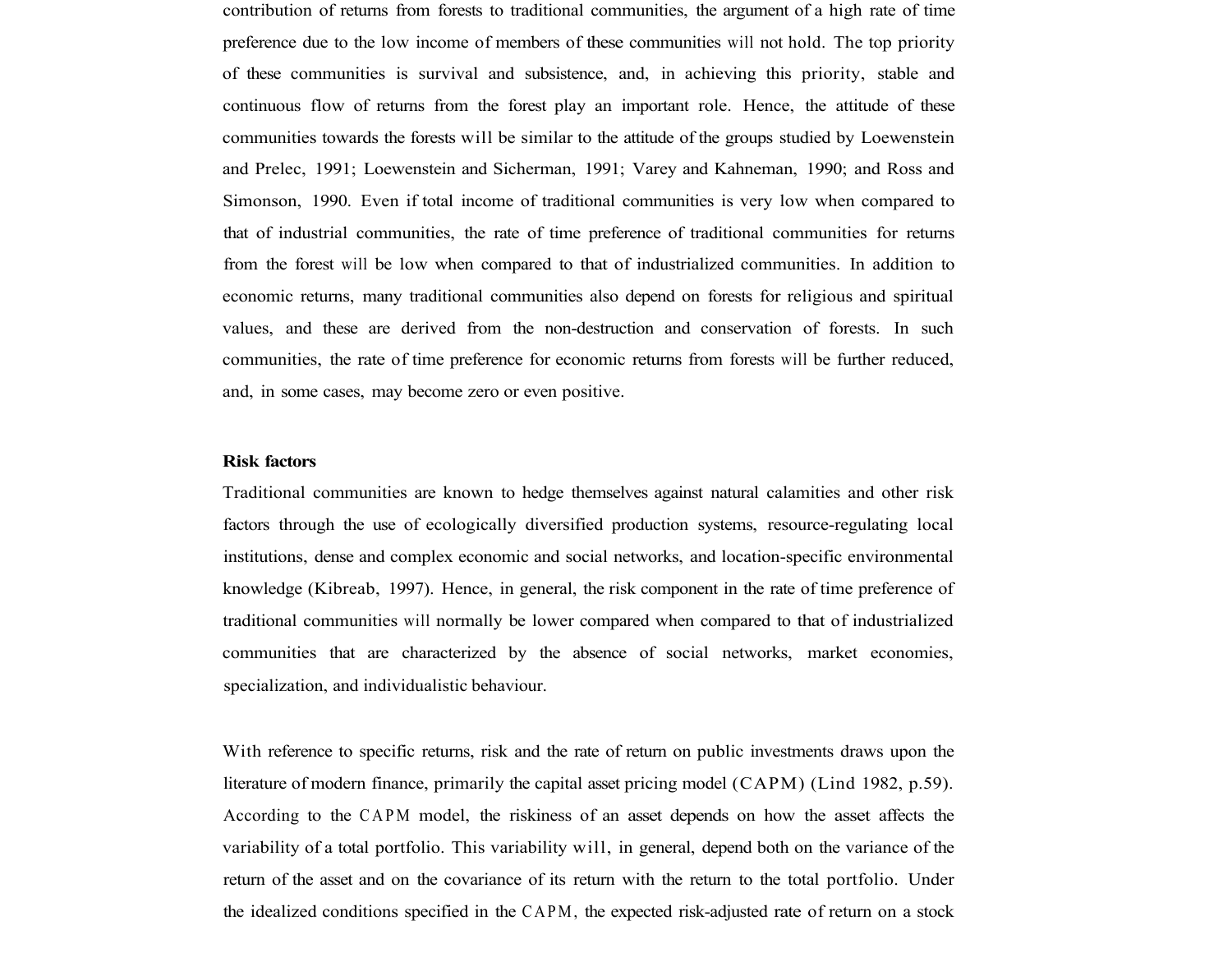in an efficient market will be:  $\mathbb{R}^* = r + \text{bin}(\mathbb{R}m-r)$ ; where **Ri** is the expected rate of return on a stock in question, r is a risk free rate of return, **bim** = Covariance**(Ri** - r, **Rm** -r)/variance**(Rm** - r) is a measure of risk, and **Rm** is the expected rate of return on a portfolio consisting of all stocks in the market (Sharp 1978). Hence, if the covariance is positive, the asset increases the risk; if the covariance is negative the asset reduces the risk, and if the covariance is zero the risk is unchanged.

Even though the CAPM is based on capital assets as a reference, its principles can be used for any combination of assets that need not be a mix of capital assets only. Every person behaves as if he/she is a manager of a mix of assets. The total portfolio of traditional communities is a mixture of agricultural crops, forest products, animal husbandry, and other natural resources, such as fish. In contrast, the total portfolio of industrial communities rarely includes any of these assets. In traditional communities, returns from agriculture are subject to weather uncertainties, while returns from forests are not. In many livelihood strategies of these communities, returns from forests have a counter-seasonal element (Chambers and Longhurst 1986). Forest related activities, such as the collection of fruits, seeds and leaves, can be season specific. The seasons when these commodities become available may or may not coincide with agricultural labour peaks. Other related activities, such as the collection and sale of fuelwood, are less time and season bound, and can be stored for the slack season (Chambers et al., 1989, p. 19). Fodder from the forest is also available during dry seasons when grasses usually dry up and become less palatable and less nutritious. Hence, forests support livestock strategies in which animals can remain in the same place instead of having to migrate (Chamber et al., 1989, p. 19). Therefore, in general, returns from forests have a negative covariance with the total portfolio of these communities. Forests are also used by these communities as savings banks in order to meet contingencies (Chambers and Leach 1987). These contingencies may be occasions when wood itself is needed, as for marriage feasts or funeral pyres (Vidyarthi 1984), or, more significantly, for the needs of social obligations such as a daughter's marriage or a child's education (Chamber et al. 1989, p. 20). In contrast, in the case of industrialised communities, the forest is not an important part of the total portfolio. Generally, the covariance between returns from forests and the total portfolio will be zero. Hence, in the case of traditional communities, specific features of returns from forests, with respect to the riskiness of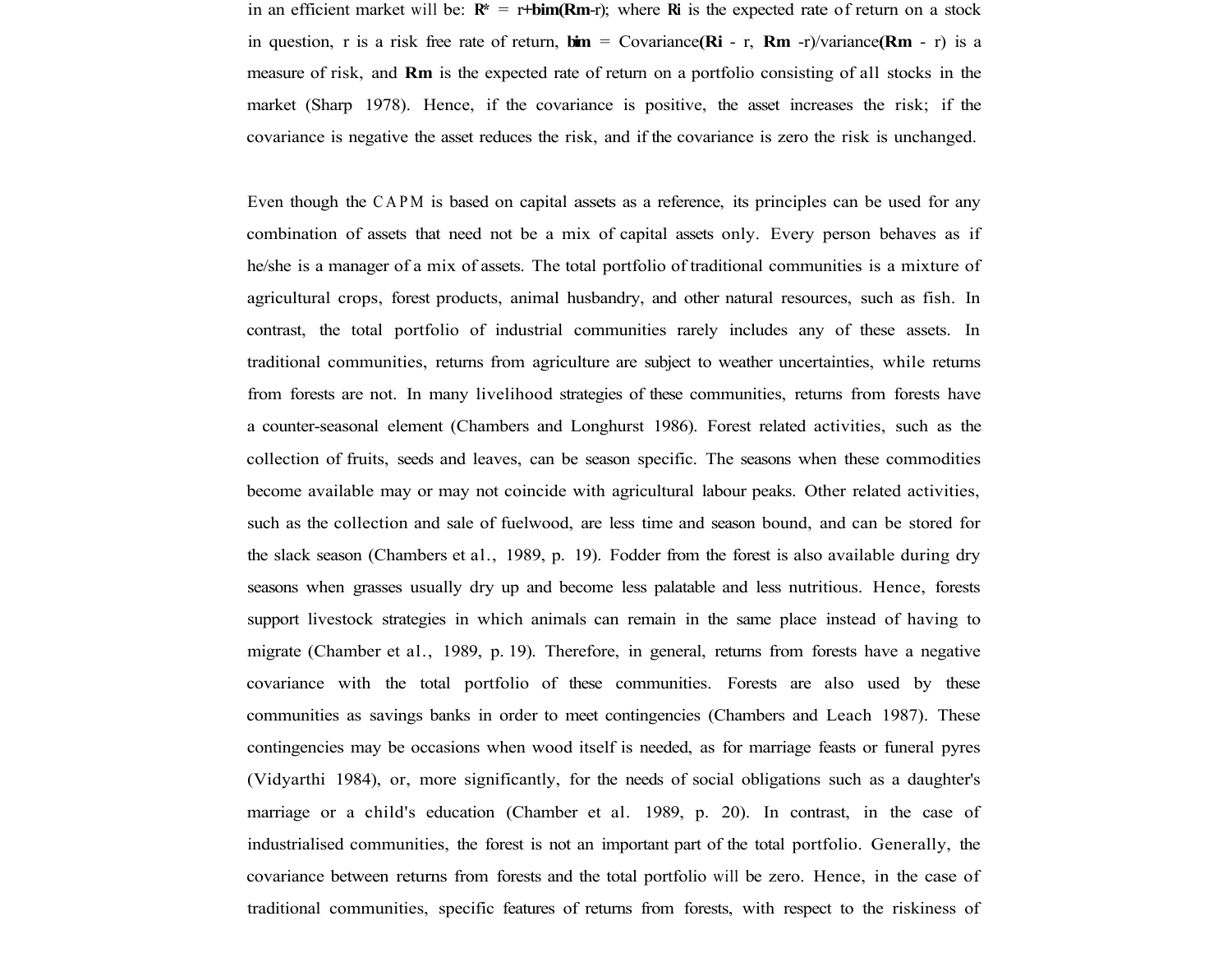returns, induces the lower risk free rate of time preference.

Next, we examine the impact of personal factors on the rate of time preference for forest resources.

#### **Forest resources and personal factors**

The same individual behaves as a husband to his wife, as a father to his son and daughter, and as a son or daughter to parents. Similarly, he behaves differendy to his friends and to his colleagues. Hence, the discussion of the impact of personal factors on the rate of time preference will be meaningful only when done in the relevant context. We agree with the personal factors suggested by Fisher (1930, p.81), and, hence, we discuss the impact of those factors in the context of returns from forest resources; however, our inferences are not similar to those of Fisher.

## **Habit and self-control**

Fisher (1930, p.83) distinguishes between habit and self-control, but we do not think these two factors are markedly distinguishable. Habit formation depends upon both the familial and social environment as well as on the individual. While the social environment has a major influence on an individual, a highly self-controlled person can negate the impact of the environment to a great extent. The way in which various communities put preferences on present and future use of natural resources, such as forests, will depend upon their perception and experience with respect to resource use. Societies that perceive their resource base as infinite, and ever-expanding, by virtue of technological developments, will be less likely to observe any resource use restraints, and, hence, will put more value on the present. Societies that perceive resource a base as welldemarcated, finite, and sensitive to resource-use patterns, will most likely put resource-use constraints (Gadgil and Berkes, 1991) and will put almost the same value on present and future returns. In traditional communities, the human attitude towards nature is one of obedience and not one of manipulation. Nature is seen as a "hard mother". The members of traditional communities believe that to maintain a subsistence economy, they should avoid anything that may invite punishment from the hands of nature (Toulmin 1975). Hence, members of traditional communities exercise self-control with respect to forest use". In general, the habits of the next generation will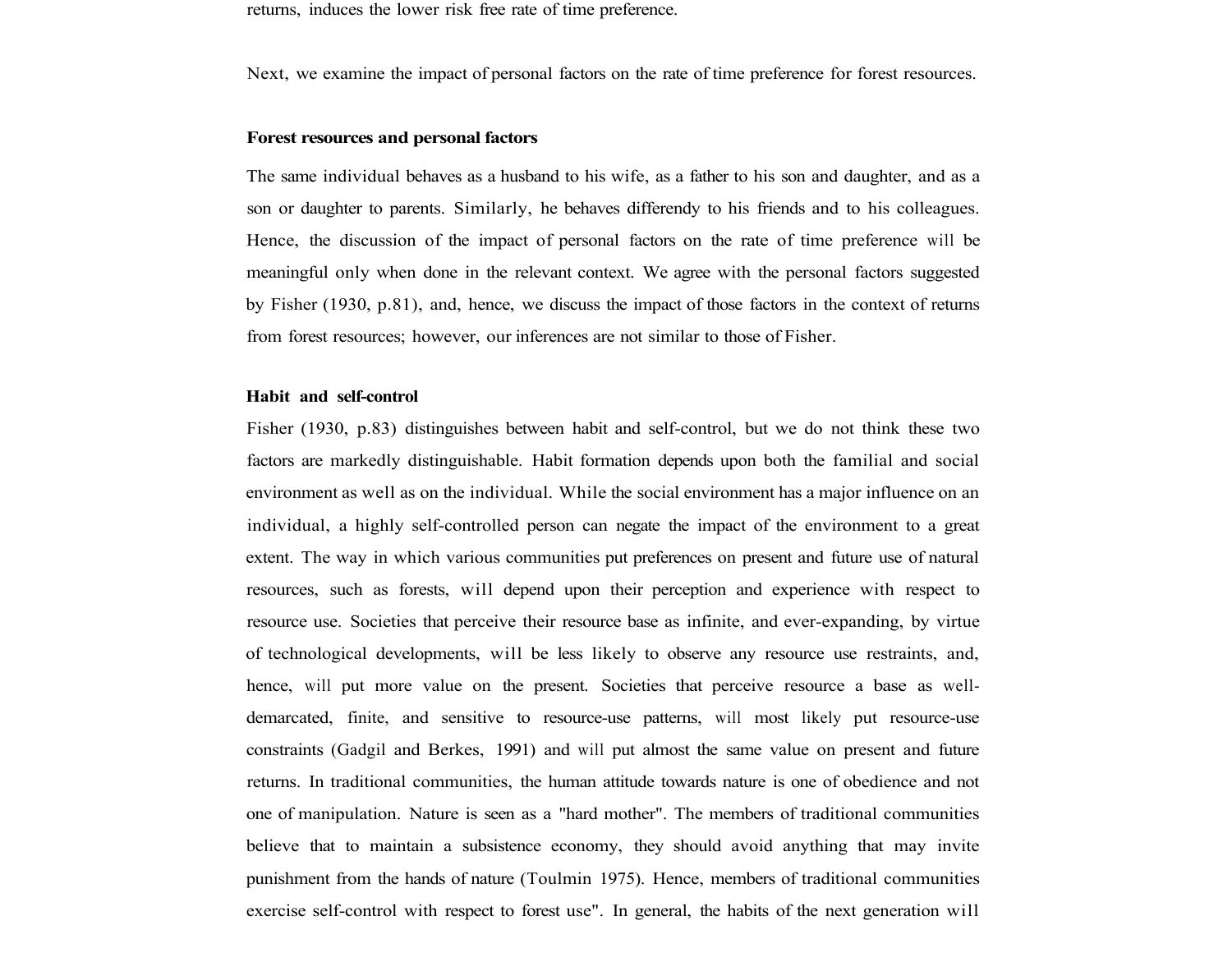depend upon the habits of the previous generation. Traditional communities live in close cohesion, and the habits and knowledge of elders are passed onto members of the next generation. In this way, the habits, which allow individuals to live in the natural setting, are continued. These habits induce a low rate of time preference among members of traditional communities compared to members of industrialised communities. Following Fisher's argument (1930 p. 103), a person born into the highly consumptive society of the industrialised world will put a higher value on the present as compared when compared to the future, while the person born into a subsistence society of a traditional community will put almost the same valuation on the present and future.

#### **Expectation of life and concern for the lives of other persons**

Shortness and uncertainty of life tend to increase impatience, while solicitude for the welfare of one's heirs tends to decrease impatience. Probably the most powerful cause of low impatience level is the love of one's children and the desire to provide for their needs (Fisher 1930, p. 85). Hence, the overall impact of these two opposite factors will depend upon the dominant factor. In industrialised communities, children often start living away from their parents in their teenage years, and parents do not have even a few hours to share with their children. It seems that the concern for one's heirs is less than the concern for oneself. In such a situation, expectations of one's own life dominate the individuals thought patterns leading to a higher rate of time preference. In traditional communities, parents are not only concerned about their children's childhood but also try to make arrangements for the whole life of their children. Hence, the concern for the lives of children dominates. This expanded concern leads to a lower rate of time preference among members of traditional communities.

Another factor in the concern for the lives of other persons is the number of offspring. An increase in the number of offspring adds to a concern over future needs rather than a concern over immediate needs; it operates, like a descending income stream, to diminish impatience (Fisher 1930, p. 87). The higher number of offspring per family in traditional communities, as compared to the number of offspring in industrialised communities, also leads to a low rate of time preference in traditional communities as compared to the rate of time preference in industrialised communities.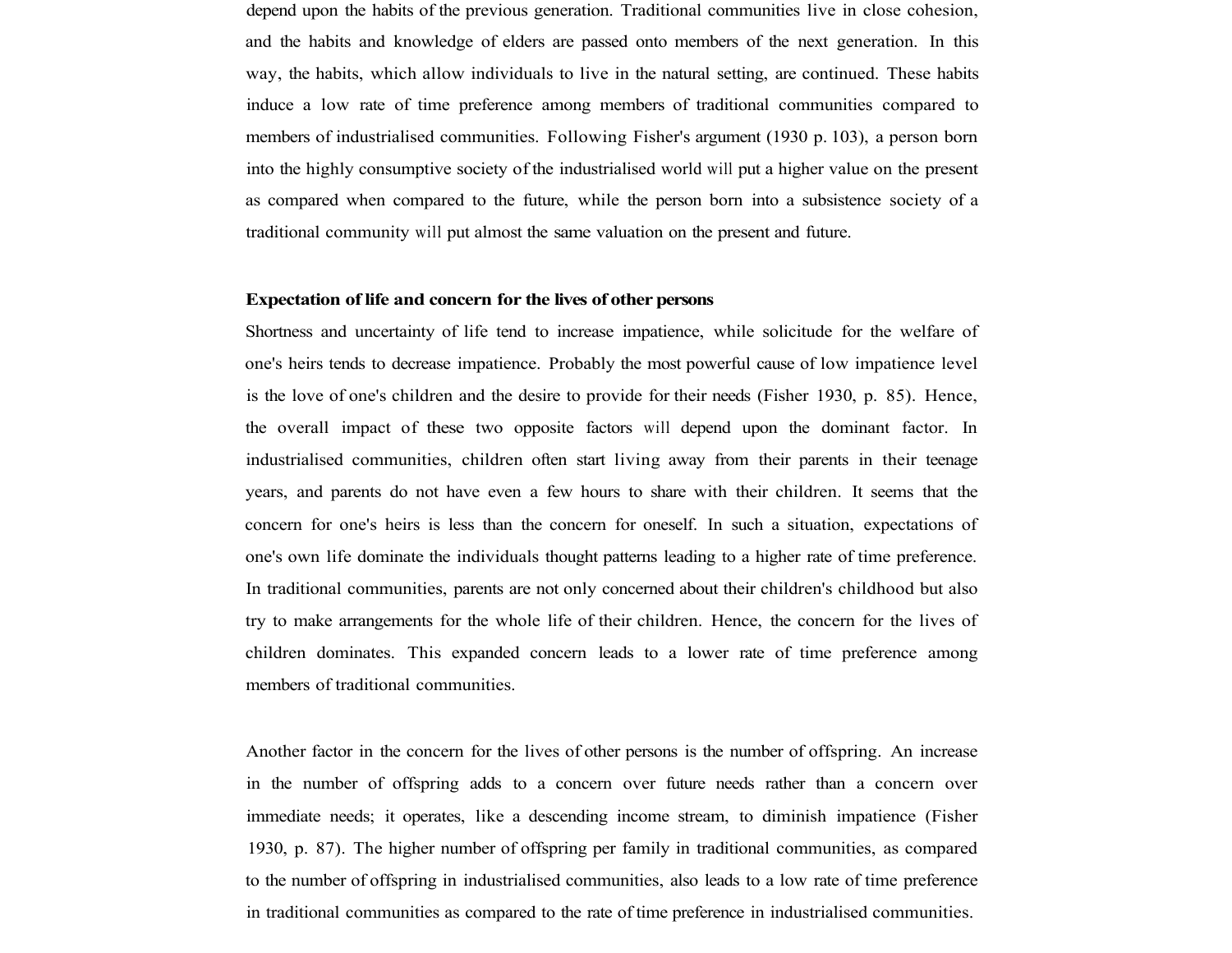#### **Fashion**

Fashion acts, on the one hand, to stimulate saving and become rich, and, on the other hand, to stimulate the rich to live in an ostentatious manner (Fisher 1930, p.88). As Rae (1905, p. 245) puts

it:

The first principle of fashion is vanity, which means mere desire of superiority over others without any reference to the merit of that superiority. Vanity seems most readily to apply to those things to which the use or consumption is most apparent, and of which the effects are most difficult to discriminate. Articles of which the consumption is not conspicuous, are incapable of gratifying this passion. The vanity of no person derives satisfaction from the sort of timber used in the construction of the house he occupies, because the wood is usually concealed by paint or something else.

Kant et al. (1996) demonstrated that non-timber forest products are inferior articles, and, therefore, are in that category of consumption articles that cannot satisfy the passion of vanity. Typically, fashion is a feature of rich people not of the poor whose top priority is survival. Hence, fashion will not affect the rate of time preference for forests among members of traditional communities. However, in industrialised communities, due to their never-ending consumptive nature, fashion may increase, to some extent, the rate of time preference for the forest.

#### **Foresight**

Generally, the greater the foresight, the less the rate of time preference, and vice versa. The important issue in the topic of foresight is an understanding of the capabilities of different communities. Fisher (1930, p.81) argues that, in the case of primitive races, children, and other uninstructed groups in society, the future is seldom considered in its true proportions. On the other hand, the sagacious businessperson represents the other extreme; he or she is constantly forecasting. In the present context, Fisher's argument seems to be misleading. The issue of forecasting should be looked at in a contextual framework. In the case of natural resources such as the forest, traditional communities have an in-depth knowledge of the ecosystem. Members of these communities can forecast a good year of flowering and fruiting of different plants while, on the other hand, modern communities, with all their sophisticated forecasting techniques, cannot match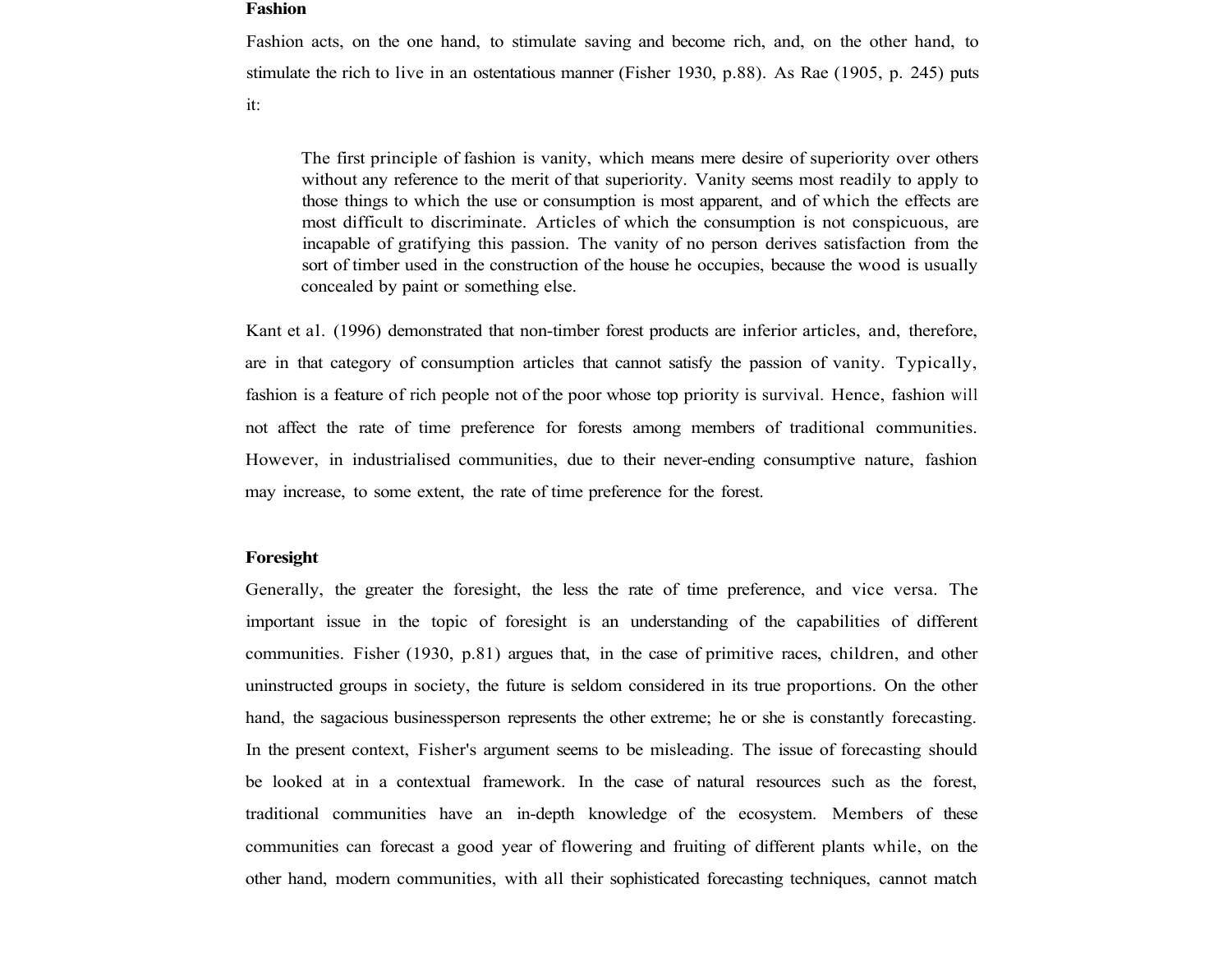the accuracy of traditional communities which is based on the intergenerational transfer of native knowledge<sup>12</sup>. An understanding of the ecosystem and an ability to look into the future are the main reasons for the continuous existence of these communities on a sustained basis, while the shortsighted forecasting by modern scientists have lead us to the point where everyone feels threatened due to environmental hazards. This contention is supported by an increased CDR hypothesis of Oberhofer (1989). Hence, due to inherent forecasting capabilities regarding natural resources, traditional communities will have a lower rate of time preference when compared to that as industrialized communities.

Hence, personal factors contribute to a low rate of time preference for forest returns by traditional communities when compared to that of industrialized communities. Next, we examine the impact of the time horizon on the rate of time preference.

#### **The time horizon and the rate of time preference**

In forestry, the time-span of one timber harvesting (forest rotation) is the minimum time to be considered for any economic decision. The rotation period for the natural forest may vary from forty years for some species of trees in the tropics to 150 years for some tree species of the temperate region. The rate of time preference may not be constant over a long time horizon. As indicated earlier in this paper, Bohm-Bawerk (1891) and Strotz (1955-56) speculate that people act as if their rates of time preference vary with the length of time to be waited. Thaler (1981) concludes that a discount function is non-exponential, and the rate of time preference appears to decline as the time necessary to wait increases. He argues that the psychophysics of time suggests that the difference between today and tomorrow will seem greater than the difference between a year from now and a year plus one day; yet an exponential discount rate requires that these differences be perceived as equal. Cropper et al., (1992), in the measurement of rates of time preference for saving lives, find that people do not discount at a constant exponential rate. Discount rates are much higher for short horizons than for long horizons; they also find that, in the beginning, the rate of time preference falls very steeply and later on the discount rate function becomes flatter, with the discount rate reaching zero for a 122 years time horizon. Given this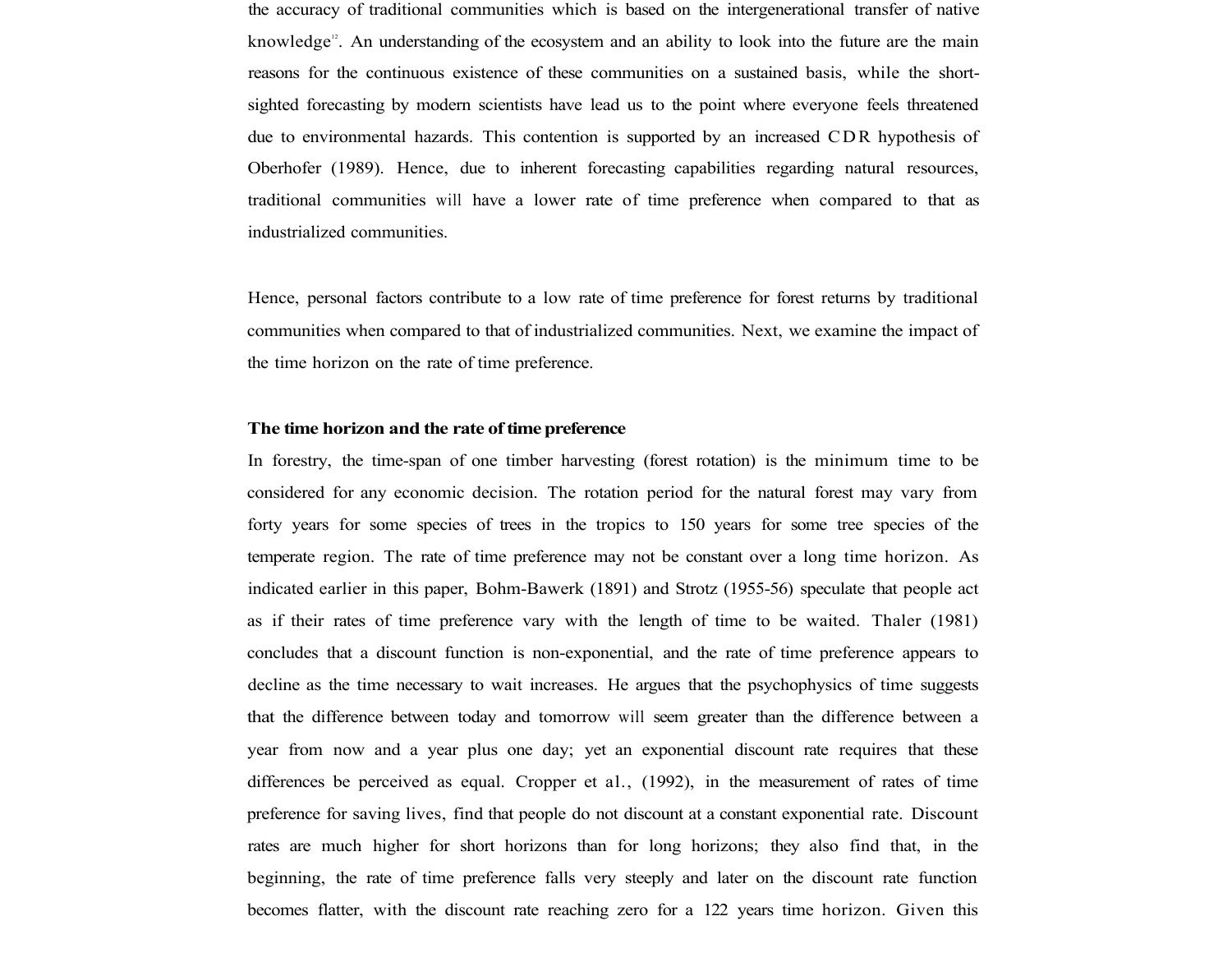difference, it is likely that the annual discount rate follows a negatively sloped, convex pattern. Many other studies (Horowitz 1988, Benzion et al. 1989) confirm the Bohm-Bawerk speculation. Hence, due to long time horizons, the use of a constant rate of time preference in forest planning and in management decisions will not represent the real state of affairs; therefore, the rate of time preference should be treated as a decreasing function of a time horizon. Now, since the traditional communities, in general, have a lower rate of time preference for forest resources when compared to that of industrialized communities, even if the rate of time preference decreases at the same rate, the rate of time preference of traditional communities will always be lower than that of industrialized communities. But, due to the inherent nature of inter-generation equity among traditional communities, we think that the rate of time preference of these communities will decrease at a faster rate when compared to that of industrialized communities. Hence, with a long time horizon, the difference between the rate of time preference of traditional and industrialized communities may even increase.

Our discussion demonstrates that the specific role of forest resources in economic necessities, the negative co-variance of forest returns with other returns of portfolio, and the personal factors in the community and resource specific environments lead to a low rate of time preference by traditional communities for forest resources. In the next section, we give some examples from forest resource use and management practices by traditional communities that provide indirect evidence of the low rate of time preference of traditional communities.

#### **Evidences consistent with a low rate of time preference of traditional communities**

We are unable to find a study on the direct measurement of the rate of time preference of traditional communities, either in general or specifically, for returns from forests. However, in indigenous forest management systems, it is common to observe that people do not look only for immediate returns but put a higher priority on conserving the forests for future returns that may be economic, social, or cultural and for inter-generation equity. In many villages in Orissa, India, indigenous management systems allow village members to collect forest produce for their own consumption on an annual basis, but members cannot sell the collected produce in the market. Villagers of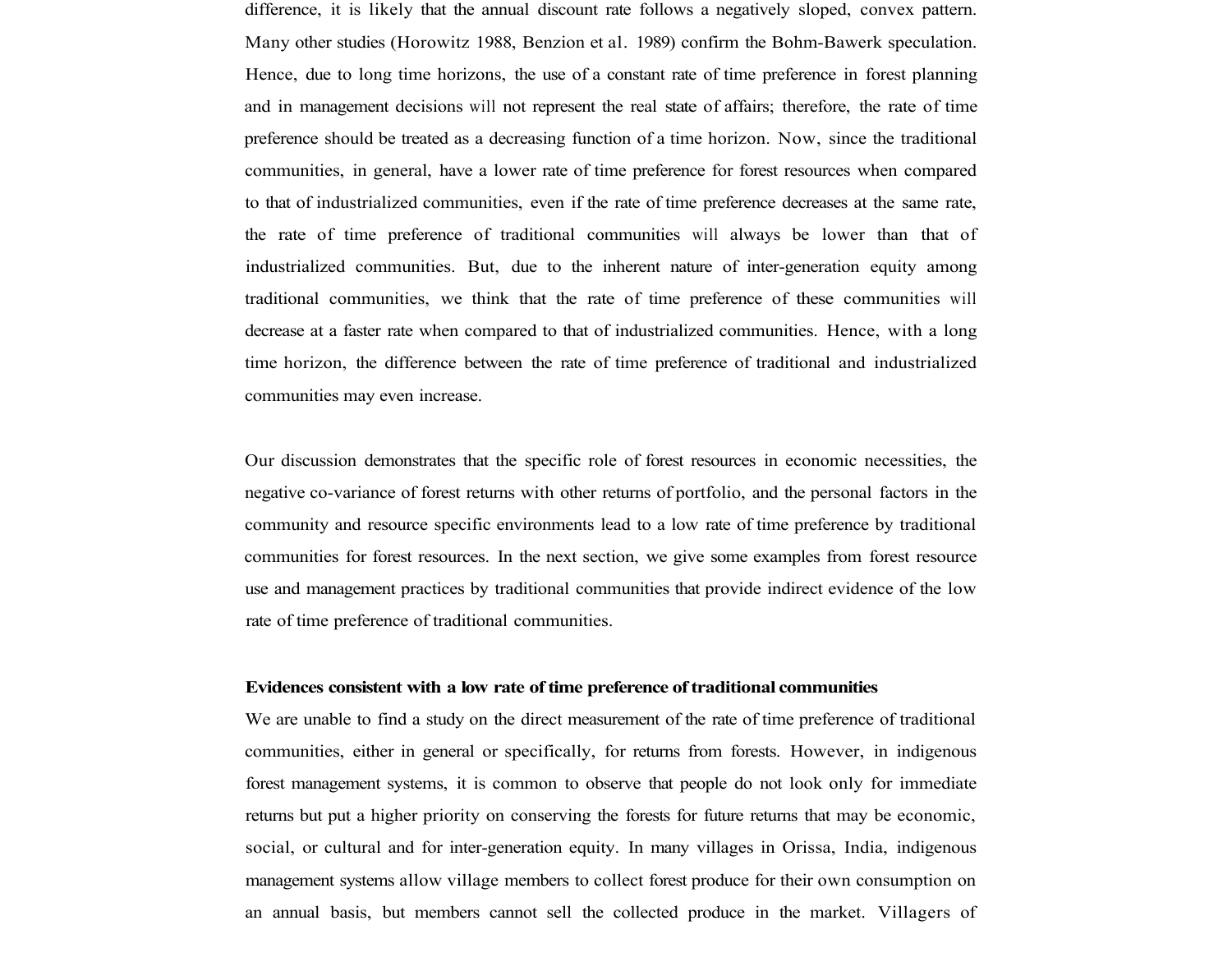Vejibolua (Orissa) decided that a person who sells forest produce will have to pay a fine five times the price of the produce (Kant et al., 1991, p.27). These people also have restrictions on harvesting of forest produce by: (i) type and quantity; (ii) area; (iii) time; and (iv) agency (Kant et al., 1991, p.28). Similarly, in traditional forest management systems in Nepal, local people restrict harvesting and use of forest products by: (i) product and species; (ii) condition of product; and (iii) amount of product. The amount of product to be harvested and used is restricted by time, quantity, harvesting tool, area, and agency of collection (men, women, children etc.) (Arnold and Campbell 1996). These indigenous rules indicate that these people are not concerned about the present only, but that they put almost the same value on future returns from forests as they put on present returns.

The management of forests by taboo and religious sanctions is common among traditional communities. Among traditional societies of India, the Philippines, and Thailand, preservation of small patches of forest as "scared groves" for the abode of local spirits or deities is common. In these forests, the collection of medicinal plants, leaf litter, and dead wood has been gradually accepted, but removal of live wood is not normally allowed (Mol and Wiersum, 1993). Subedi et al., (1991) report that in one Terai village in Nepal, some trees on common land have been set aside, as a result of a village group decision, exclusively for use by treeless and landless poor people for Hindu funeral pyres. In Africa, use of the authority of God for the welfare of living beings is common. For example, the Aouan of the Cote d' Ivoire believe that over-exploitation of the forest would call forth Assie, a female matrilineal deity who is dangerous to humans (van den Breemer 1989); Kikuyu of Kenya believe in natural calamities due to over harvetsing of forests (Brokensha and Castro 1988). In these cases, decisions are guided by religious factors, but the associated actions of not harvesting forest products for immediate economic returns indicate a low rate of time preference for these communities.

Traditional communities of Mexico believe that the real owners of the land and forest are divine beings and spirits; and, hence, the earth is a member of the larger community. The community has an obligation to treat the earth and all other community members with respect and concern for the continued well being of every member (Brisefio Guerrero 1994). In the Totonac and Huastec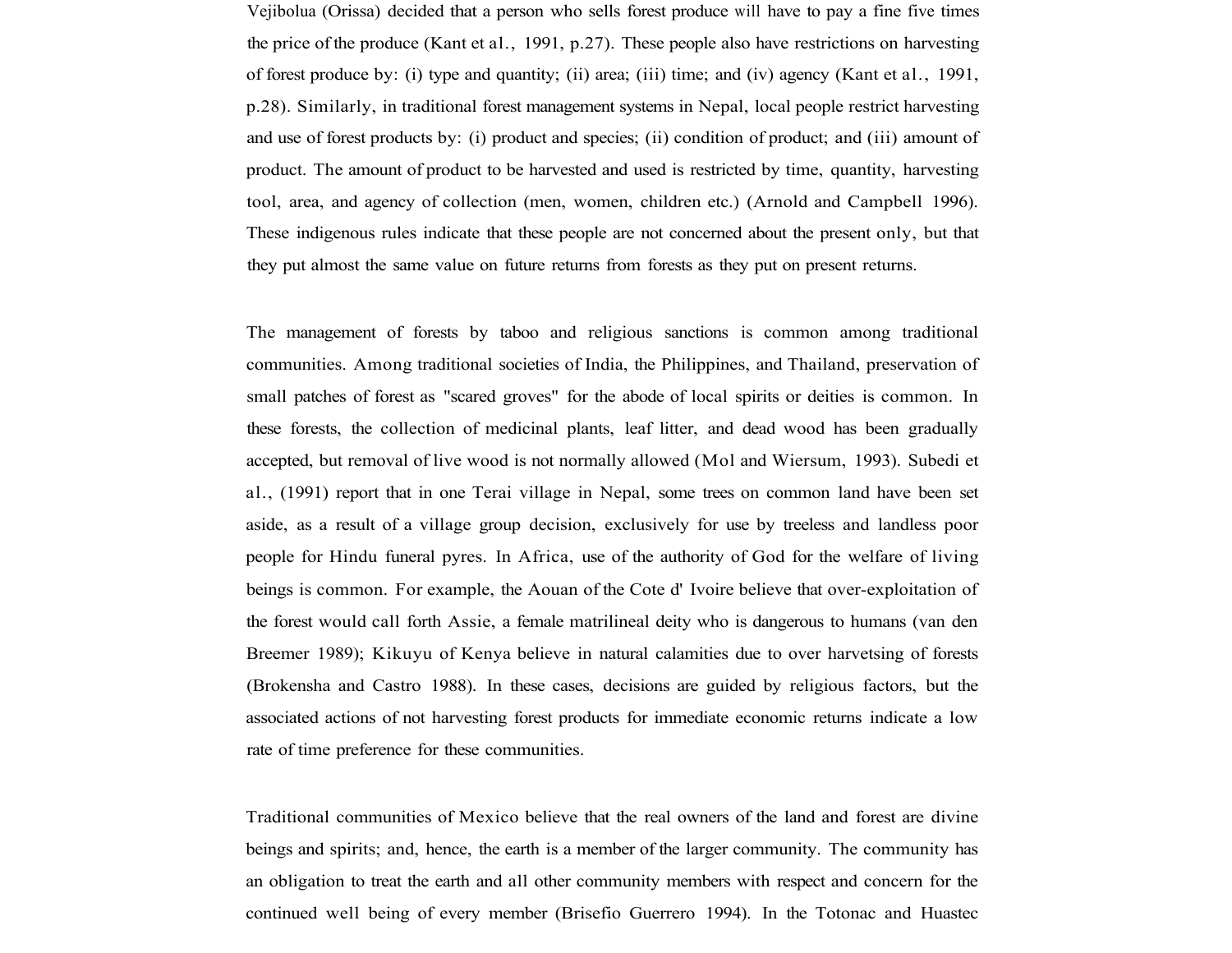communities of Mexico, a belief in witchcraft provides strong social sanctions against the nonconservation use of forest resources. In these communities, ecologically sound land use is enforced by cultural values and ethical commitments. Similarly, Purepechan culture supports values placed on the conservative use of resources, economic equity, and the protection of natural values. Equitable distribution of the communities' resources among individual families prevents overuse by any one family, while community based values and institutions maintain resource use within acceptable bounds (Alcorn and Toledo 1995). Hence, in these communities, people's preferences for the future are reflected in the conservative use of forest resources, the economic equity of present and future generations, and the protection of natural values. Similar time preferences for the future are also evident from the different categories of restraints imposed by these communities on the use of other natural resources. For example, the Sami reindeer herders of northern Norway divide and regroup herds several times a year, a practice known as *slida* that helps limit reindeer numbers to the pasture's carrying capacity, apparently before overgrazing occurs (Bjorklund 1990). The imposition of such limits or quotas implies that harvest is halted at resource densities greater than those at which individuals would find the net gains too low to continue harvest. As a corollary, these quotas are likely to enhance total yields on a long-term basis, at the sacrifice of some immediate returns (Gadgil and Berkes, 1995)<sup>13</sup>.

#### **Conclusions**

In summary, traditional and industrialised communities can be characterised as being Oikonomia and Chrematistics, respectively. An Oikonomia community differs from Chrematistic community in three ways: first, it takes the long-run rather than the short-run view; second, it considers the cost and benefit to the whole community, not just to the parties to the transaction; and third, it focuses on concrete use value and the limited accumulation thereof, rather than on an abstract exchange value and its impetus toward unlimited accumulation (Daly and Cobb 1989, p. 139). Due to these general features of traditional communities and specific features of forest returns such as nature, role in economic necessities, and specific risk attributes, the rate of time preference for forest resources is lower among traditional communities than it is when compared to industrialised communities; this feature of traditional communities is also evident from their forest management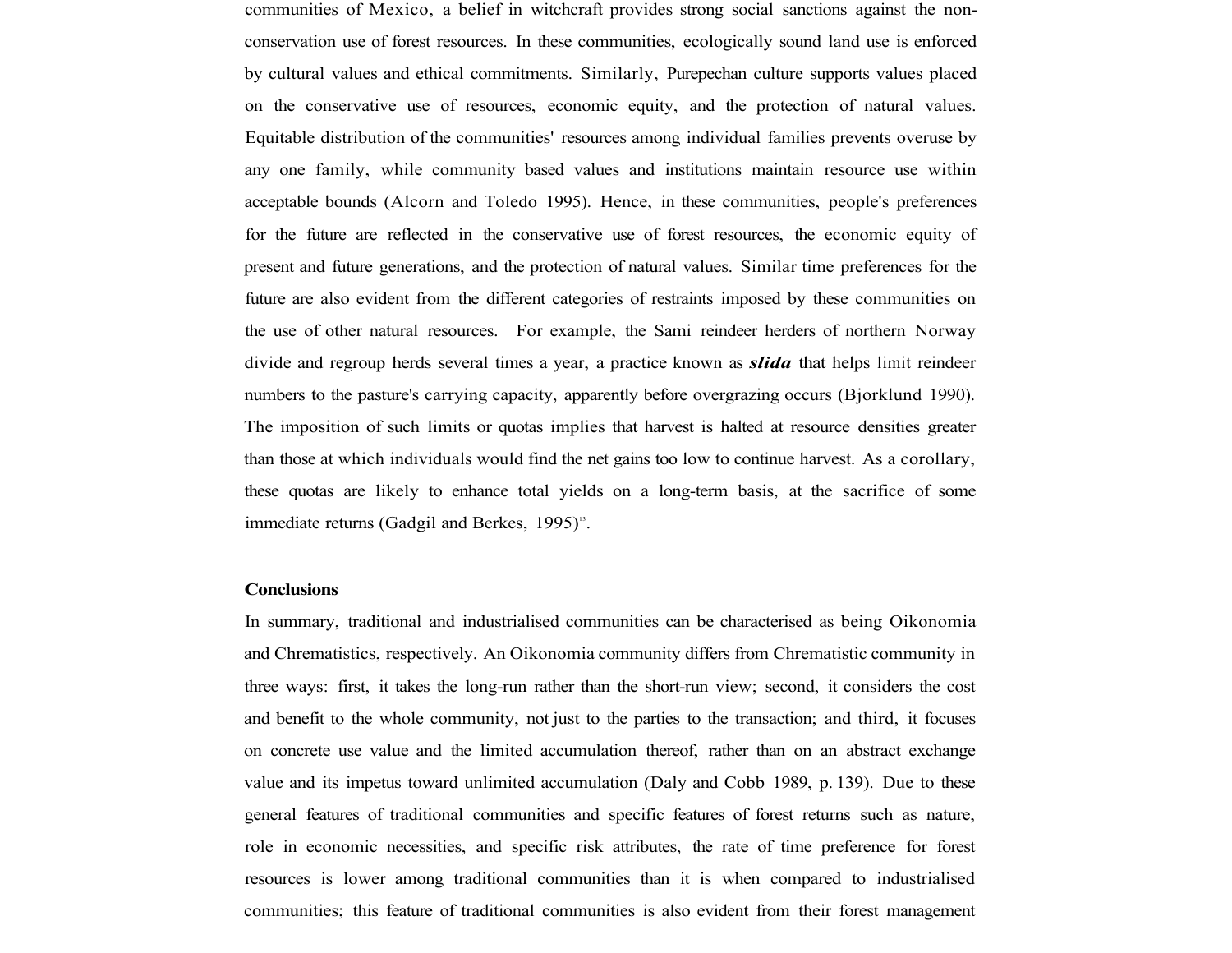practices. Due to a long horizon of natural forest management decisions, the rate of time preference will be a decreasing function of time, instead of a constant rate of time preference, and this will further increase the difference between the rate of time preference between traditional communities and that of industrialized communities.

The endogenous nature of the rate of time preference and the lower rate of time preference of traditional communities will have many important implications for sustainable forest management decisions. First, forest management decisions, such as forest rotation depends, on the choice of the rate of time preference. In the case of an endogenous rate of time preference, these decisions will incorporate the choices of user groups that seem necessary for the success of such new community based forest management systems as Joint Forest Management in India and Community Forest Management in Nepal. Second, the returns on capital in developing countries are highly subject to international monetary agencies such as the International Monetary Fund and the World Bank. Also, due to international linkages in the capital market, returns on capital in the developing world are subject to the monetary and exchange policies of developed countries. Hence, in the case of the exogenous rate of time preference, developed countries and international organisations will indirectly influence forest management decisions in developing countries for their own gains. Conversion of large natural forests to commercial plantations to get higher financial rate of returns in developing countries is one example of dominance of the view of developed world. The use of an endogenous rate of time preference will provide a hedging effect to forest management decisions in developing countries from international influences. Finally, use of an endogenous rate of time preference and the recognition of the low rate of time preference by traditional communities will contribute towards sustainable forest management practices. Even though there is no common understanding on the subject of SFM but its essential components are management of forests as ecosystems, simultaneous provision of ecological, economical, and social values, and intergeneration equity. The endogenous rate of time preference incorporates the community's preferences for economic, social, and ecological values as well as preferences for future generations. The low rate of time preference by traditional communities contributes towards intergeneration equity, non-destructive resource use practices, management regimes based on non-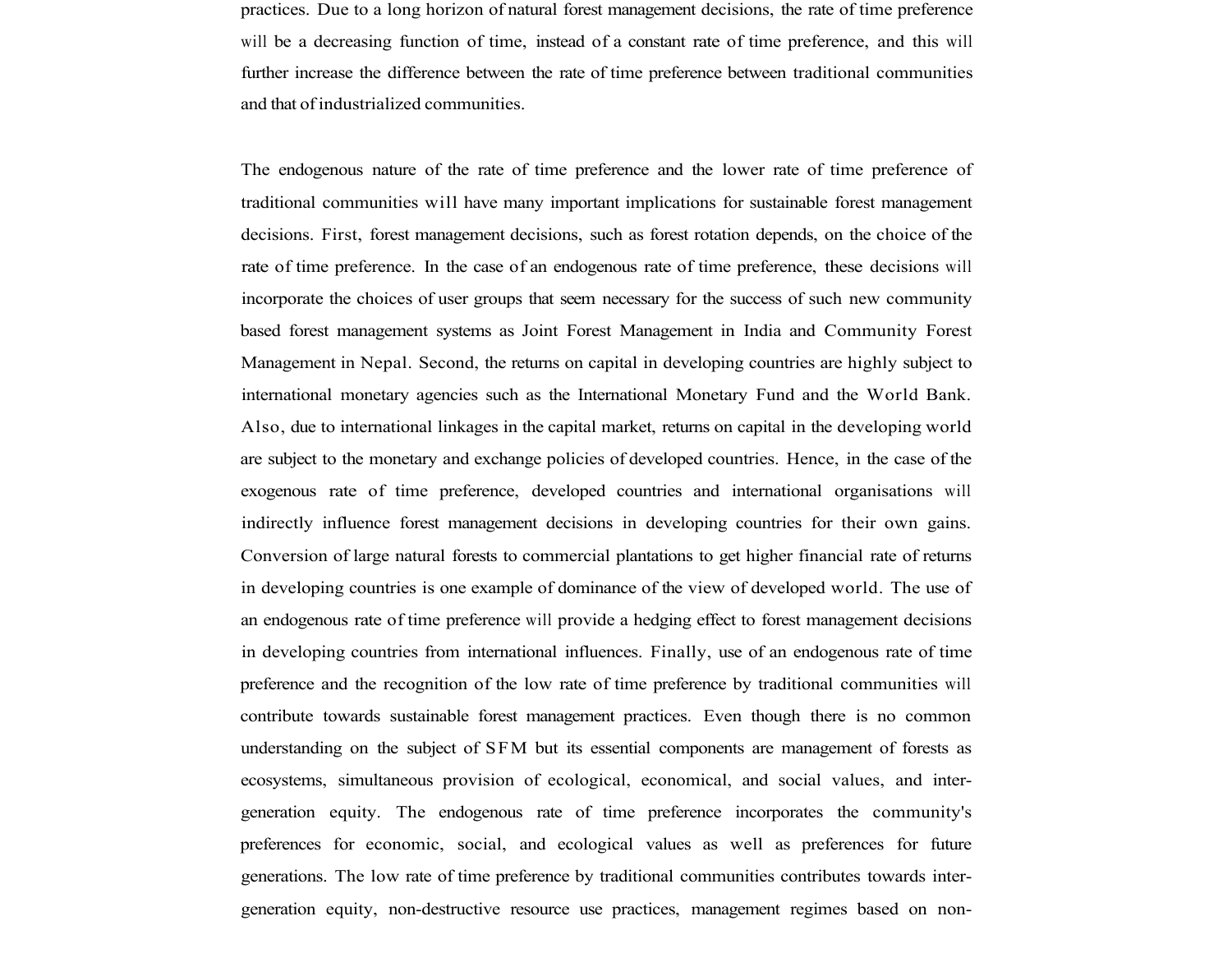disturbance of natural processes. In other words, in traditional communities, ecological sustainability is obtained through the restrictive use of natural resources and treating natural resources as a part of community, social sustainability through risk-hedging social mechanisms, economic sustainability through the wise use of natural resources, and inter-generation equity by giving equal importance to past and future generations. In all these values, mechanisms, and activities, the low rate of time preference of these communities plays a direct or indirect role. Hence, for sustainable forest management, it seems necessary that we change our view, from what Gadgil and Berkes (1995) called, "dominance over nature" to "community of beings". In this regard, traditional management systems will provide important inputs in designing SFM practices.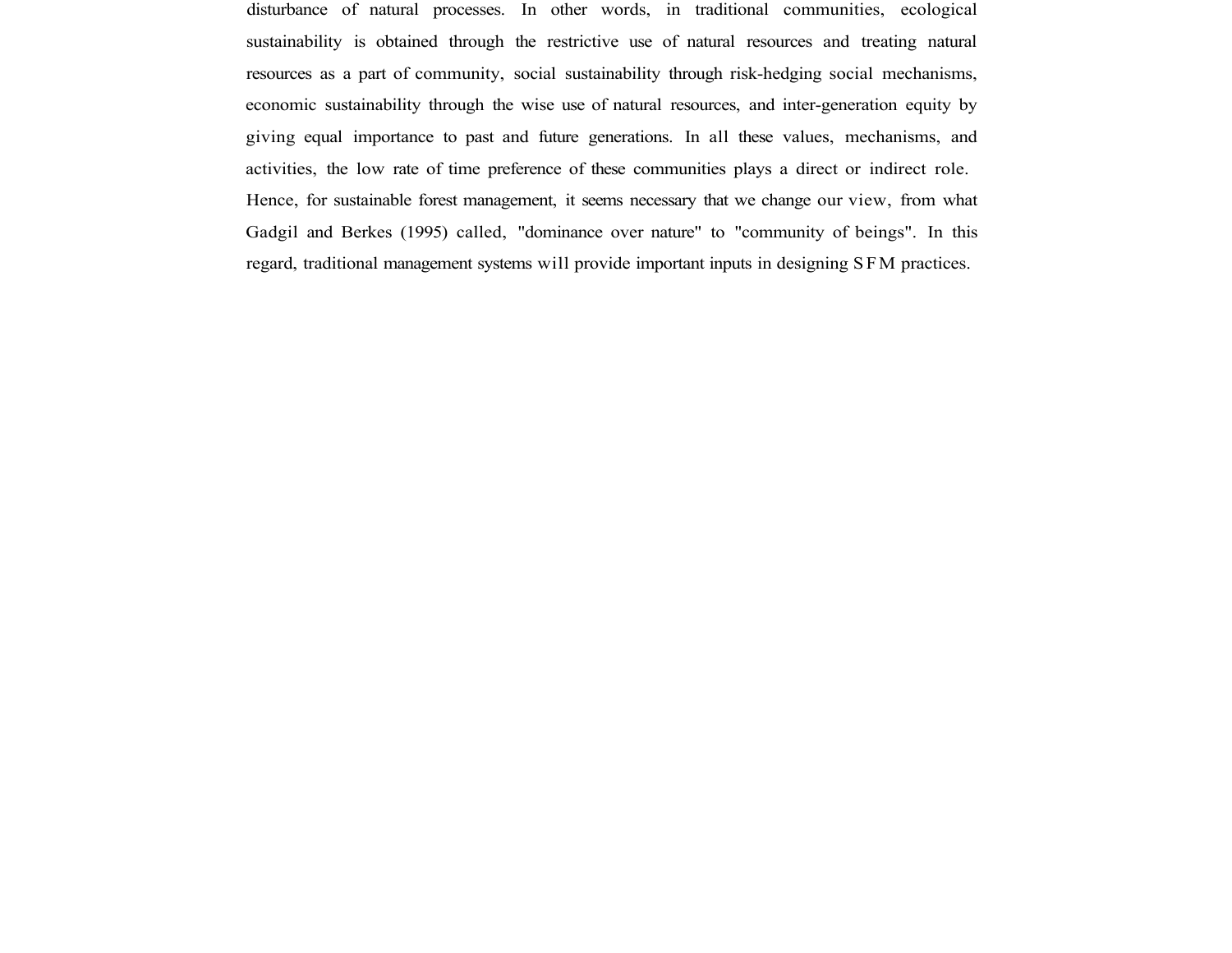### **Literature cited**

Alcorn, Janis B., and Victor M. Toledo. 1995. The role of tenurial shells in ecological sustainability: property rights and natural resource management in Mexico. In "Property Rights in a Social and Ecological Context" edited by Susan Hanna and Mohan Munasinghe. The World Bank, Washington, D.C. pp. 123-140.

Arnold, J. E. M. , and J. G. Campbell 1996. Community management of hill forests in Nepal: the community forestry development project. In Proceedings of the Conference on Common Property Resource Management. National Academy Press, Washington, D.C , USA. pp.425-455.

Becker, Gary S., and Casey B. Mulligan. 1997. The endogenous determination of time preference. Quarterly Journal of Economics, CXII(3), 728-758.

Benzion, U., Rapoport, A., and Yagil, J. 1989. Discount rates inferred from decisions: an experimental study. Management Science, 35, 270-84.

Bjorklund, I. 1990. Sami reindeer pastrolism as an indigenous resource management system in northern Norway. Development and Change, 21(1), 75-86.

Bohm-Bawerk, E.1891. The positive theory of capital. Translated by W. Smart. MacMillan, London (Reprint 1981).

Brisefio Guerrero, J. 1994. Tapabocas dos: El control del acceso a la tierra comunal ante el 'nuevo' Articulo 27 constitutional." Cuadrante 11/12:43-52.

Brokensha, D., and A. H. P. Castro. 1988. Common property resources. Background paper presented in the Expert Consultation of Forestry and Food Production/Security in Banglore, India, February 1988. FAO, Rome, Italy.

Chambers, R., Saxena, N. C, & Shah, T. 1989. To the hands of the poor: water and trees. Oxford and IBH Publishing Company, New Delhi.

Chambers, R. & Longhurst, R. 1986. Trees, seasons and the poor. In "Seasonality and Poverty" edited by R. Longhurst. IDS Bulletin, Vol.17 No.3, Sussex.

Chambers, R. & Leach, M. 1987. Trees to meet contingencies: saving and the security for the rural poor. IDS Discussion Paper 228, Sussex.

Ciriacy-Wantrup, S. V. 1963. Resource conservation: economics and policies. University of California Press, Berkeley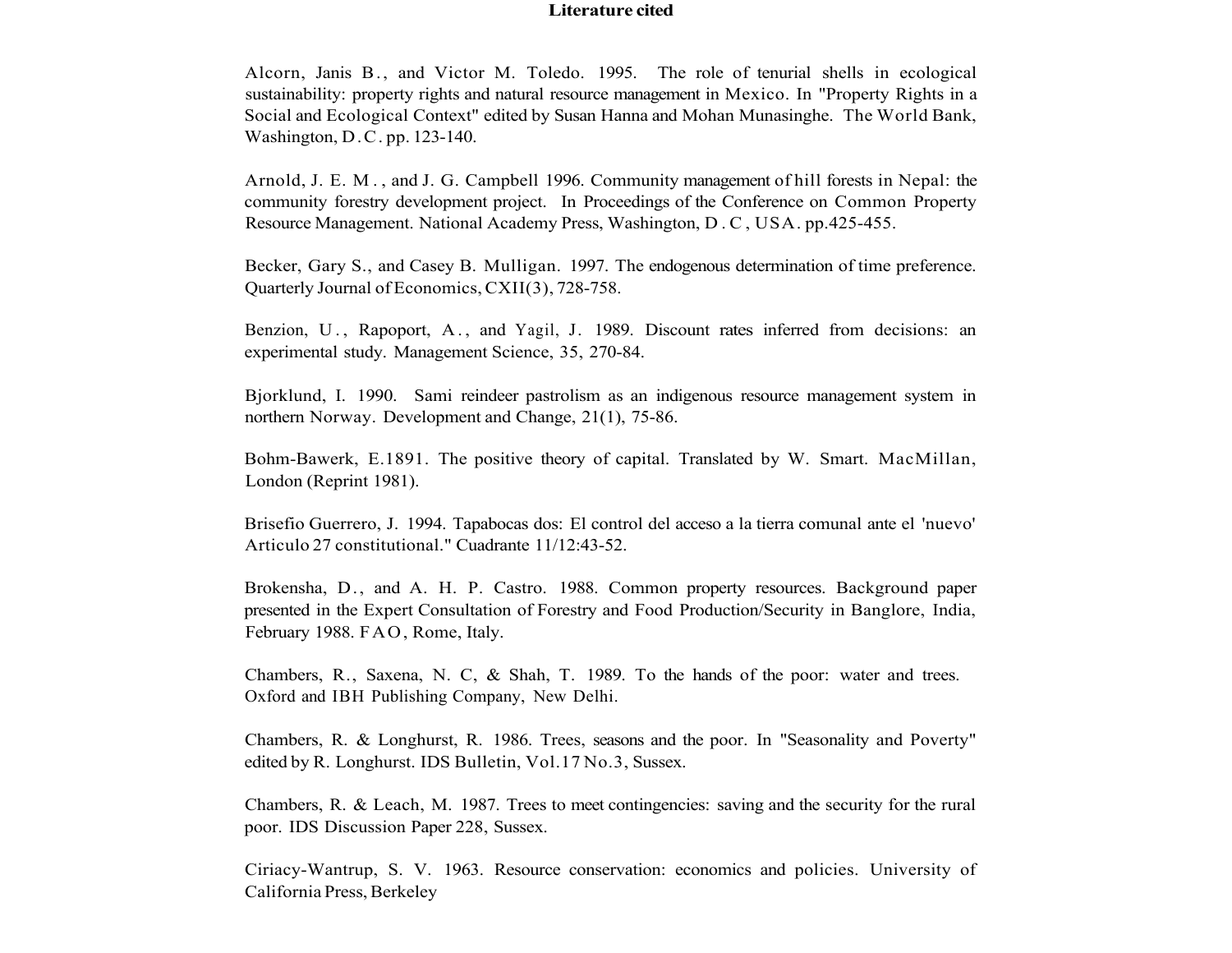Colchester, M. 1996. Beyond "Participation": indigenous peoples, biological diversity conservation and protected area management. Unasylva, 47(3), 33-39.

Costanza, R. & Daly, Herman E. 1992. Natural capital and sustainable development. Conservation Biology, 6(1), 37-46.

Cropper, M. L. , Aydede, S. K. , & Portney, P. R. 1992. Rates of time preference for saving lives. AES Papers and Proceedings, 82(2), 469-477.

Daly, H. E. and J. B. Cobb (Jr). 1989. For the common good: redirecting the economy, toward community, the environment, and a sustainable future. Beacon Press, Boston.

Fisher, Irving.. 1930. The Theory of interest (New York: Macmillan).

Fukao, K. , & Hamada, K. , 1991. The fisherian time preference and the evolution of capital ownership patterns in a global economy. NIRA Research Output 4, No. 1, 86-97.

Gadgil, M. , and F. Berkes. 1991. Traditional resource management systems. Resource Management and Optimization, 8(3-4), 127-141.

Gadgil, M. , and P. Iyer. 1989. On the diversification of common-property resource use by Indian society. In "Common Property Resources: Ecology and Community-based Sustainable Development" edited by Fikret Berkes (London: Belhaven Press).

Harou, J. R., 1985. On a Social Discount Rate for Forestry. Can. J. For. Res., 15, 927-934.

Horowitz, J. K. , 1988. Discounting Money Payoffs: An Experimental Analysis. Working Paper, Department of Agricultural and Resource Economics, University of Maryland.

Jevons, W. Stanley. 1931. The theory of political economy. Macmillan, London.

Kant, S. 1996. Integration of biodiversity conservation in tropical forest and economic development of local communities. Journal of Sustainable Forestry, 4(1/2), 33-61.

Kant, S., Neera M. Singh., and Kundan Singh. 1991. Community based forest management systems: case studies from Orissa, India. IIFM, Bhopal, ISOSwedforest, and SIDA.

Kant, S., Nautiyal, J. C, and Berry, R. A. 1996. Forests and economic welfare. Journal of Economic Studies, 23(2), 31-43.

Kibreab, G. 1997. Reducing vulnerability, livelihood security and displacement through protection of the environment. Presented to the United Nations University and the World Institute for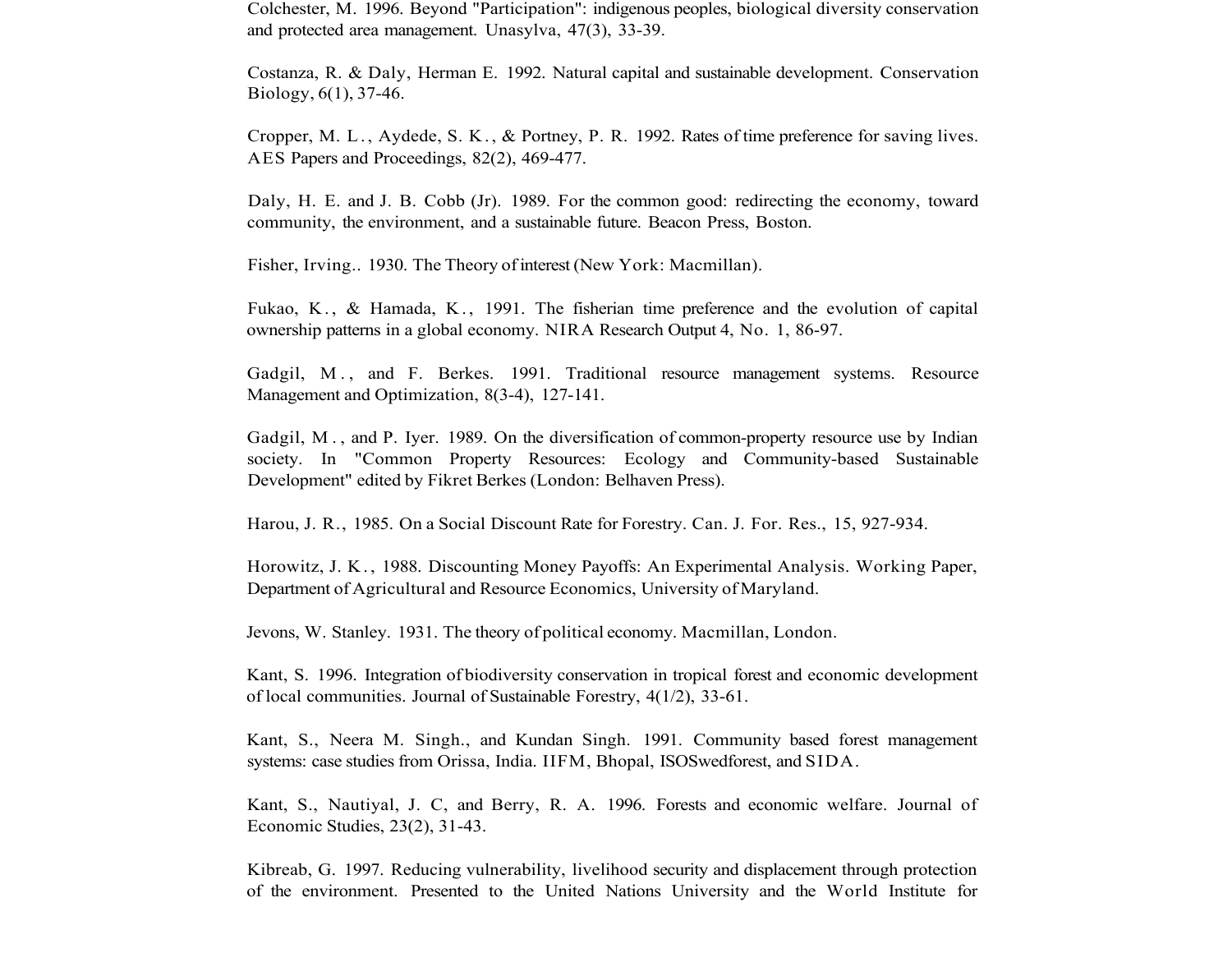Development Economics Research meeting on The Political Economy of Humanitarian Emergencies, Oxford, UK, 3-5 July, 1997.

Lind, R. C, 1982. Discounting for time and risk in energy policy. Resources for the Future, Washington, D.C.

Loewenstein, G. & Prelec, D., 1991. Negative time preference. AEA Papers and Proceedings, 81(2), 347-351.

Loewenstein, G., & Sicherman, N. , 1991. Do workers prefer increasing wage profiles? Journal of Labour Economics, 9(1), 67-84.

Loewenstein, G. & Thaler, R. H. , 1989. Anomalies: inter-temporal choice. Journal of Economic Perspectives, 3(4), 181-193.

Mol, P. W. and K. F. Wiersum. 1993. Common forest resource management: Asia. In "Common Forest Resource Management" edited by Donald A. Messerschmidt. FAO, Rome.

Oberhofer, Tom. 1989. The cultural discount rate, social contracts, and intergenerational tension, Social Science Quarterly, 70(4), 858-869.

Price, C, 1988. Investment, reinvestment, and the social discount rate for forestry. Forest Ecology and Management, 24, 293-310.

Rae, J., 1905. The Sociological Theory of Capital. Macmillan, London.

Ross, W. T. Jr. & Simonson, I. 1990. Consumers' evaluation of purchase and consumption experiences: a preference for happy endings. Unpublished.

Samuelson, Paul. 1937. A note on the measurement of utility. Review of Economic Studies, IV, 151-161.

Sharp, W. F., 1978. Investments. Prentice Hall, Englewood Cliffs.

Sow, M. , & Anderson, J., 1996. Perceptions and classification of woodland by Malinke villagers near Bamako, Mali. Unasylva, 47(3), 22-27.

Strotz, R. 1955-56. Myopia and inconsistency in dynamic utility maximization. Review of Economic Studies, 23(3), 165-180.

Subedi, B. P., C. L. Das, and D. A. Messerschmidt. 1991. Tree and land tenure in the eastern Nepal terai: a study by rapid appraisal. Forests, Trees and People Programme. FAO, Rome.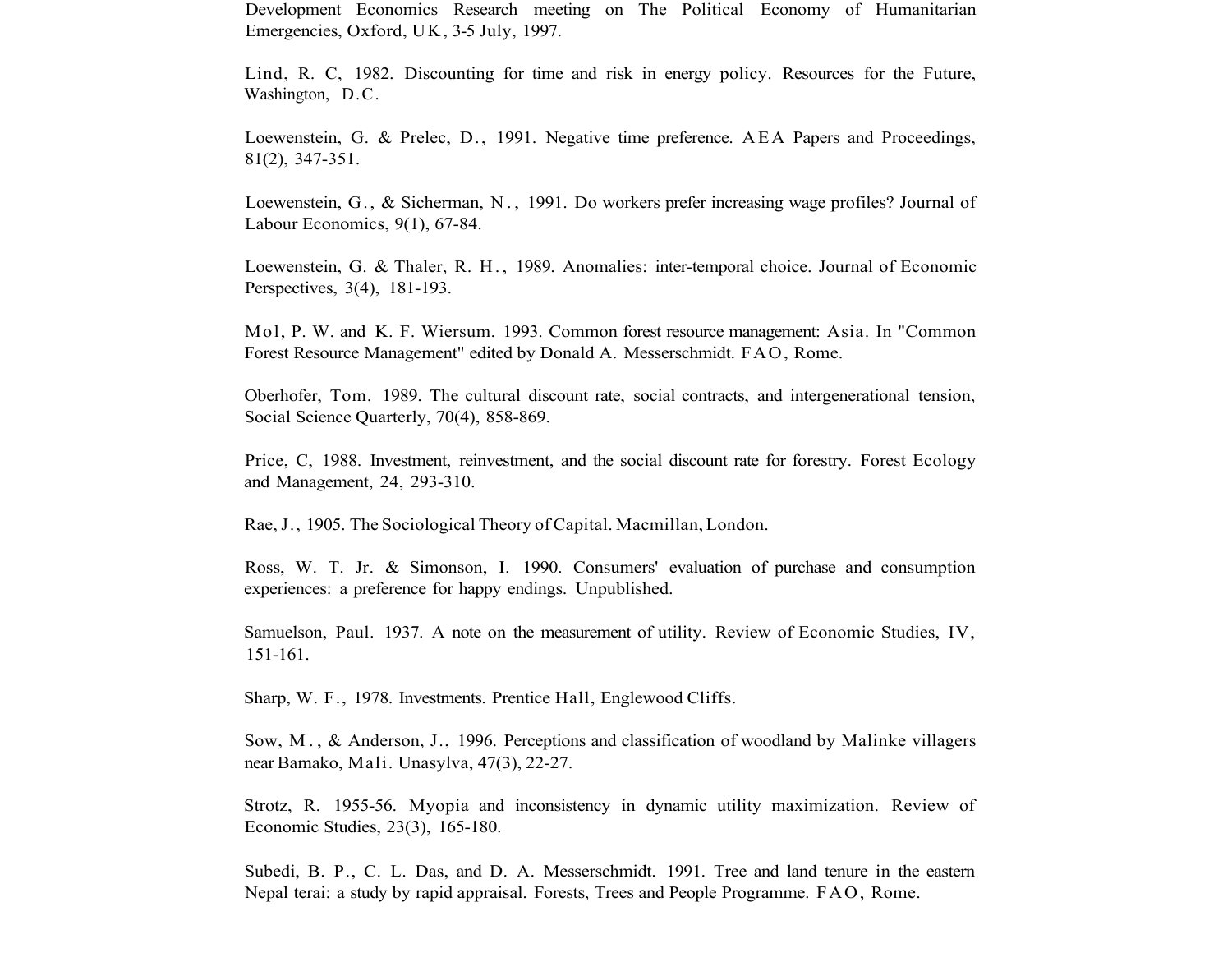Thaler, R. 1981. Some empirical evidence on dynamic inconsistency. Economics Letters, 8, 201- 207.

Toulmin, S., 1975. Consumption, resources and environmental disruption: perspective of the past. In " Man, Environment, and Resources: in the Perspective of the Past and the Future' edited by T. Segerstedt and S. Nilsson. Trycksaksservice AB, Stockholm, pp.51-63.

Uzawa, H. , 1968. Time preference, the consumption function, and optimum asset holdings. In "Value, Capital and Growth: Papers in Honour of Sir John Hicks". University of Edinburgh Press, Edinburgh, Scotland, pp.485-504.

Van den Breemer, J. P. M. 1989. Farmers' perception of society and environment, and their land use: the case of the Aouan in Ivory Coast. BOS Newsletter No. 188(l):28-44.

Varey, C. & Kahneman, D. 1990. The integration of aversive experiences over time: normative considerations and lay intuitions. Working Paper, University of California, Berkeley.

Vidyarthi, V. 1984. Energy and the poor in an indian village. World Development, 12(8), 821- 836.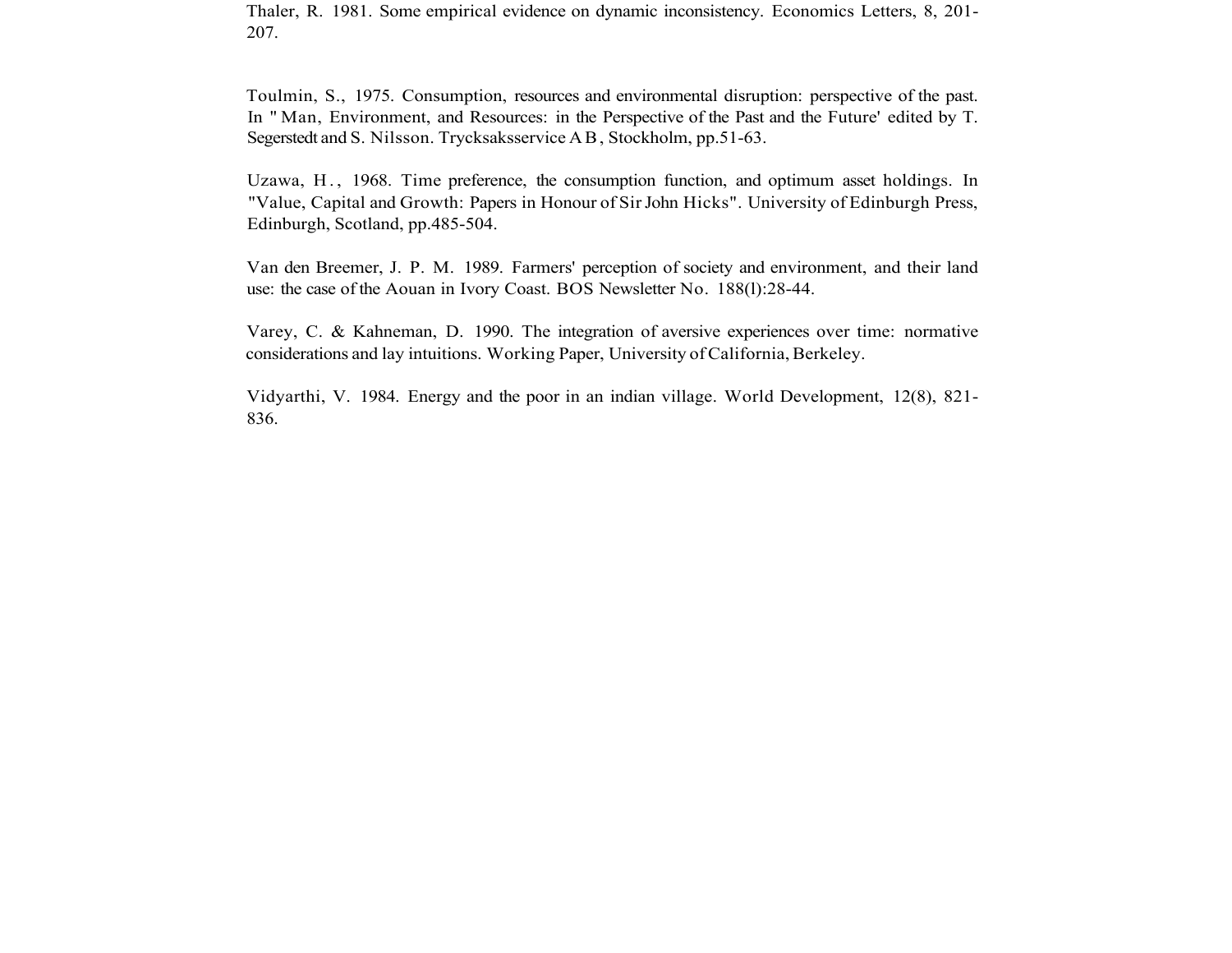In the case of commercial plantations, man made capital is invested to produce material for forest industries, and an expectation of returns at least equal to the market rate of returns is logical. Hence, the use of conventional methods of discounting seems reasonable.

2 Since the amount of man made capital used in the production of natural forests is negligible, the logic used for the purpose of discounting the returns from commercial plantations does not hold for the returns from natural forests.

3 Sow and Anderson (1996) from a study in Mali indicate that of about 110 species in the forest, 67 species are used for pharmaceutical products, 53 species for beverages, and 50 species for fuelwood. Nearly 50 species are reported to be used for multipurpose.

4 In the case of government or private management of forests, most of these NTFPs are excluded from the economic evaluation of forest management decisions. But, in the case of community or joint management regimes, all forest products that are of economic value to the community should be included in the economic evaluation.

5 Ciriacy-Wantrup (1963) also suggests that due to imperfections in physical assets market, labour market, and capital market, planning agents of flow resources, such as forests, take their own "time-preference rates" rather than market interest rates as a basis for conservation decisions.

6 In the absence of perfect markets of products, labour, and capital; and in the presence of complementarity between human-made and natural capital, an argument of inefficient allocation due to use of different rates of discount will not hold. In fact the use of same rate of discount, in the presence of these two features, may lead to socially inefficient allocation.

7 Life-cycle hypothesis suggests that people will have different rates of time preference at different ages, but for a given age, it also suggests the same rate of time preference across situations and constant rate of time preference for different time horizons.

<sup>8</sup> In the existing forest planning and management models, the treatment of the rate of time preference is in consistency with this approach of economics.

9 However, economists at least since the time of Bohm-Bawerk have been sceptical. Both Bohm-Bawerk (1891) and Strotz (1955-56) have speculated that people act as if their discount rates vary with the length of waiting time. Strotz (1955-56, p. 177) states:

# *Special attention should be given, I feel, to a discount function... which differs from a logarithmically linear one in that "over values" the more proximate satisfaction relative to the more distant ones.*

*This discount function leads to Strotz's famous dynamic inconsistency. Thaler (1981) illustrates with the following example: (A) Choose between: (A.l) One orange today*